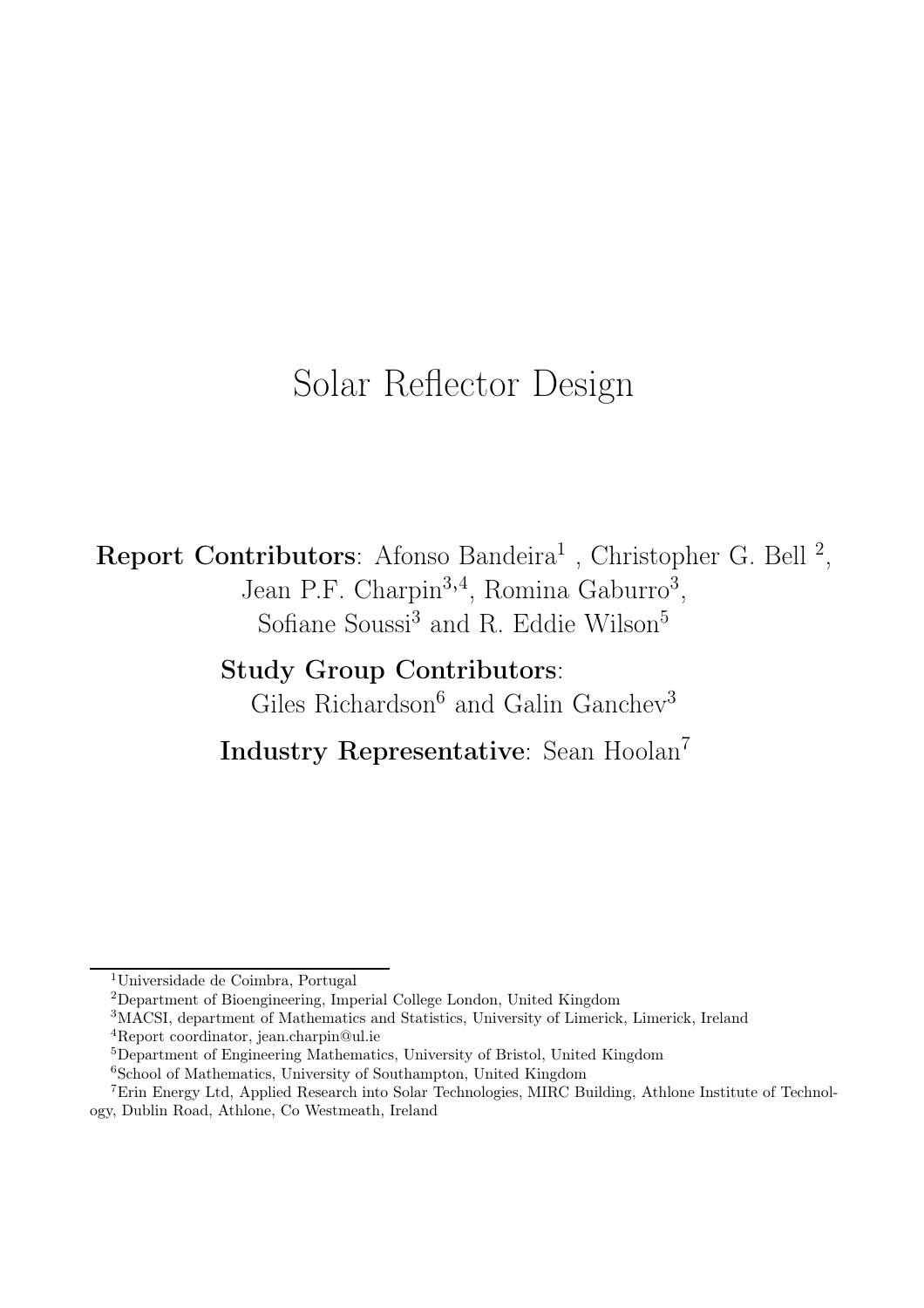#### Abstract

The design of solar panels is investigated. Different aspects of this problem are presented. A formula averaging the solar energy received on a given location is derived first. The energy received by the collecting solar panel is then calculated using a specially designed algorithm. The geometry of the device collecting the energy may then be optimised using different algorithms. The results show that for a given depth, devices of smaller width are more energy efficient than those of wider dimensions. This leads to a more economically efficient design.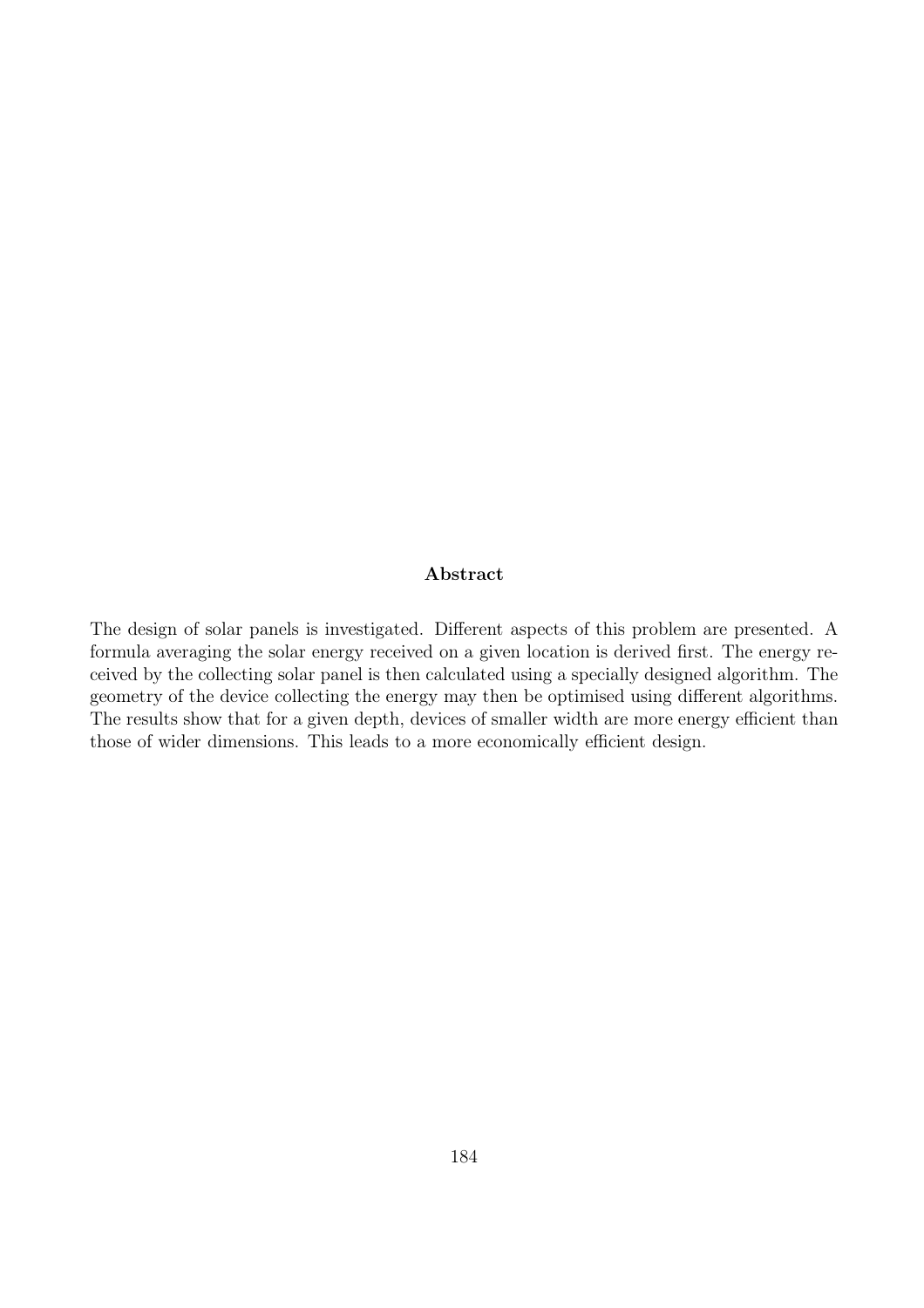

Figure 1: Typical configuration

# 1 Introduction

In recent years, considerable research was carried out on renewable sources of energy. Designing cheap and efficient devices has become a priority for the industry. Erin Energy, based in Athlone, Westmeath, Ireland, is focusing on solar energy. A typical example of design they study may be seen on Figure 1. This device should be placed on the roof. The solar energy is collected by the energy absorber, transported and then stored in a chemically based energy tank. Ideally, the roof should be completely covered with energy collectors but they are quite expensive. To reduce the amount of collectors necessary, the roof is covered with mirrors. The solar energy may then be collected either directly or after one or more reflections on the mirrors. The shapes of the mirrors and collectors are key to the efficiency of the system. Erin Energy currently investigates a cylindrical collector coupled with parabolic or involute shaped mirrors. They would like to evaluate the efficiency of their current design and if possible, find more optimised shapes. This problem was submitted to the the 70th European Study Group in Industry held in Limerick in June-July 2009. This report reflects the work of the group.

Different directions were investigated to tackle this problem. First of all, the incoming solar energy was considered. This parameter varies with the position of the device, its inclination, the time of the day and the time of the year. These different aspects were considered and are detailed in Section 2. The reflections of rays and energy over the mirror was then considered. An exact and fast ray tracing algorithm was developed in MATLAB and is presented in Section 3. Several methods were then considered to optimise the shape of the mirrors. An approach based on inverse methods is introduced in Section 4. An alternative was developed to maximise the direct and first reflections. This aspect is detailed in Section 5. Finally a more general optimisation based on a pattern search method was used and the results may be found in Section 6.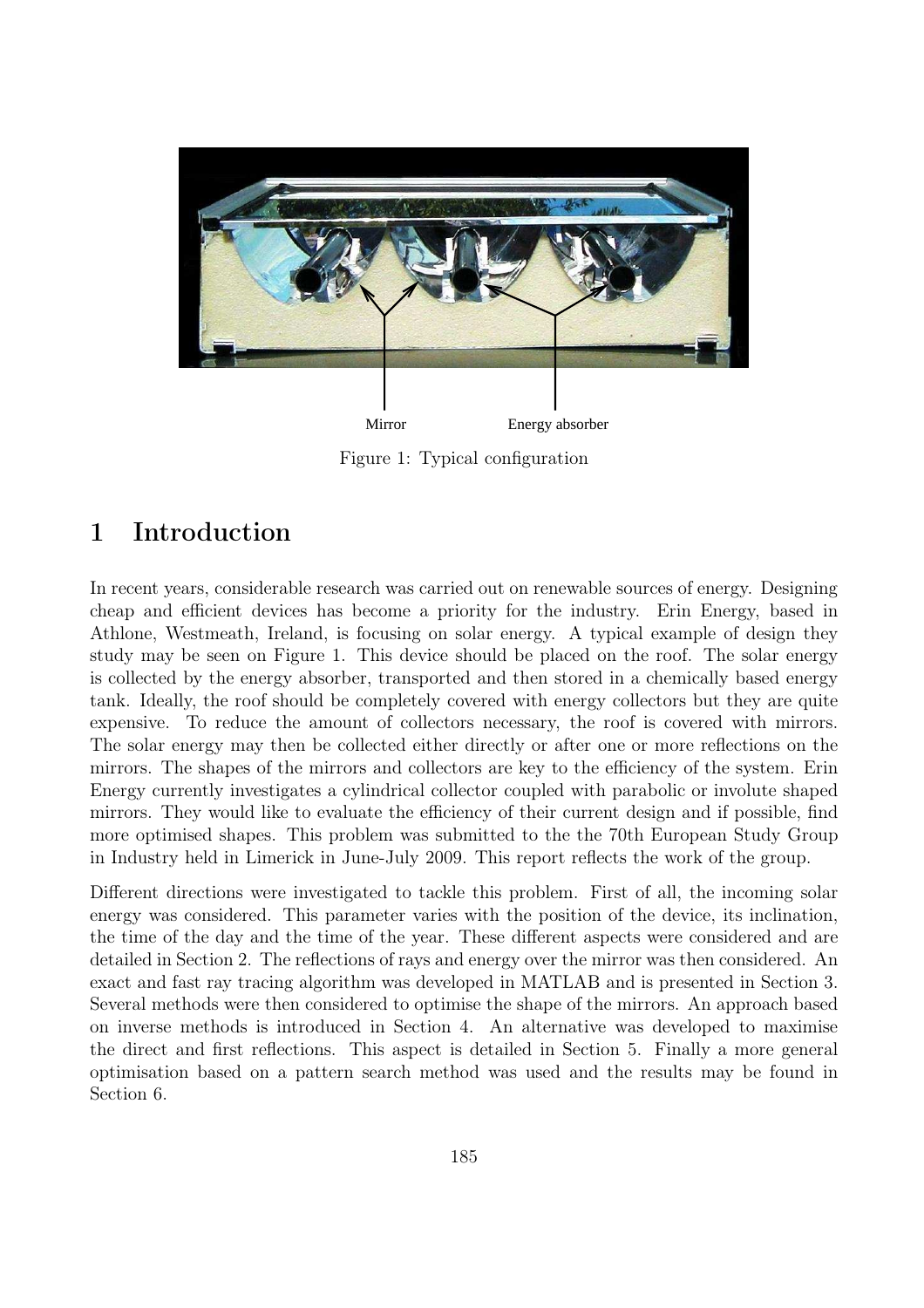

Figure 2: Sketch of a trough-like solar concentrator.

# 2 Model for annual energy collection

To calculate the annual energy collected by a stationary trough-like solar concentrator such as that pictured in Figure 2 requires two steps. Firstly we must find the energy incident on the aperture as a function of the position of the sun, and then we must calculate how much of this energy is transmitted to the absorber via reflections from the mirror. In all of this work, we only consider direct beam radiation and ignore the effects of diffuse radiation. For a concentrator situated at latitude angle φ, a simple model for the total annual energy collected may be written as

$$
E_{\text{annual}} = \mathcal{A} \int_{-\delta_{\text{max}}}^{\delta_{\text{max}}} \int_{0}^{\omega_{\text{lim}}(\delta, \phi)} F(\delta, \omega, \phi) \, \mathcal{T}(\delta, \omega, \phi) \, d\omega \, d\delta. \tag{2.1}
$$

The energy function  $F(\delta, \omega, \phi)$  models the energy striking a unit area of the aperture, and multiplying by the area  $A$  of the aperture gives the total energy entering the aperture. The transmission function  $\mathcal{T}(\delta, \omega, \phi)$   $(0 \leq \mathcal{T} \leq 1)$  models the fraction of the energy entering the aperture which hits the absorber. Integrating over  $\delta$  and  $\omega$  sums the total energy collected over the year.

The parameter  $\delta$  is the declination angle [1, 2], which varies between  $\pm \delta_{\text{max}} = \pm 0.40928$ radians and determines the height of the Sun above the equatorial plane throughout the year. The variation of  $\delta$  as a function of day number N, with  $N = 1$  being the 1<sup>st</sup> January, is depicted in Figure 3.

The rotation of the Earth is measured by the hour angle,  $\omega$  [1, 2], and the range of integration  $[0, \omega_{\text{lim}}(\delta, \phi)]$  is determined by the hours of daylight available to the concentrator. This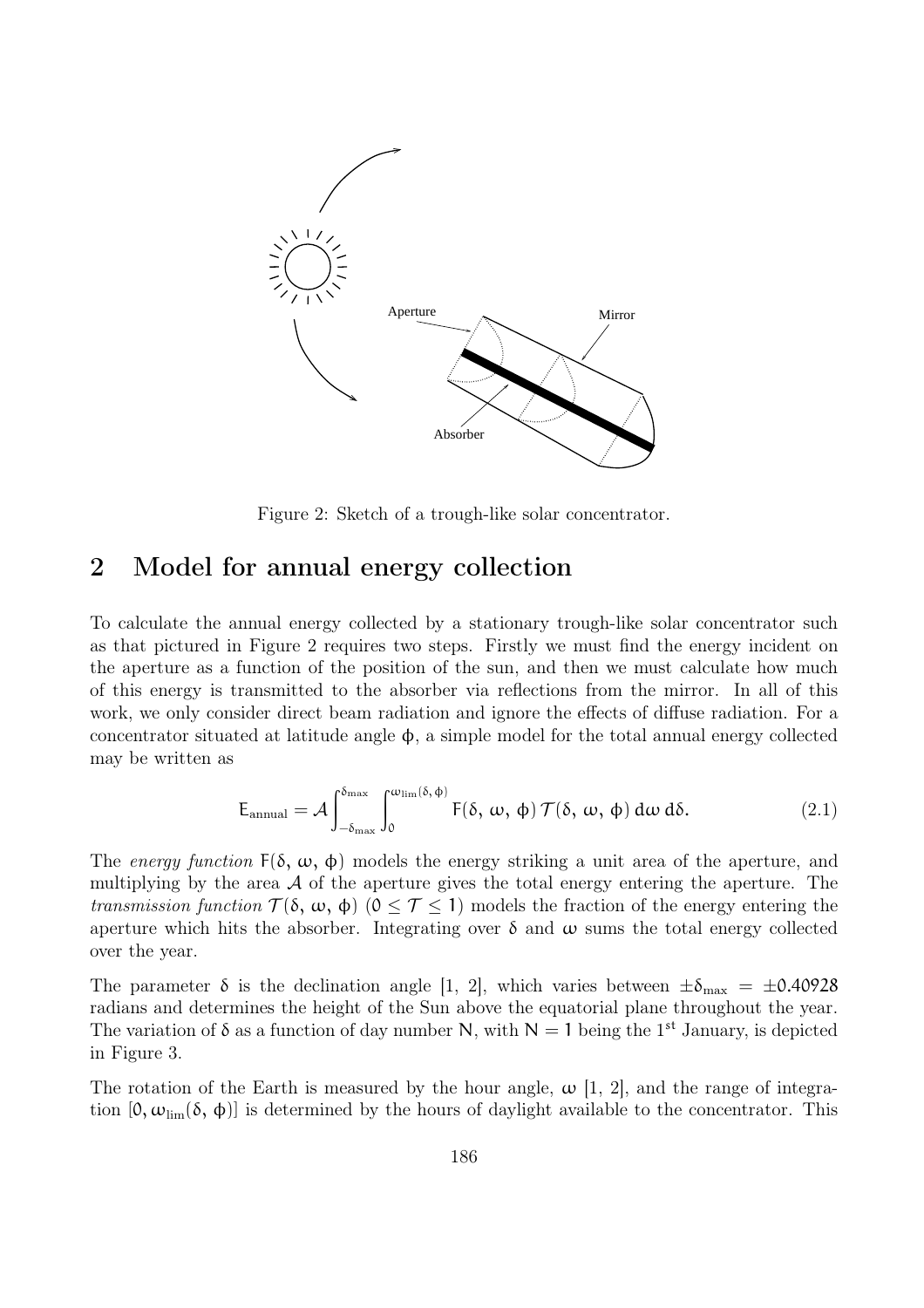

Figure 3: Graph of how the declination angle δ varies as a function of the day number N.

depends both on the height of the Sun in the sky (which depends on  $\delta$  and  $\phi$ ) and on the orientation and angle of tilt of the concentrator.

The function  $F(\delta, \omega, \phi)$  models the intensity of the light striking the aperture of the concentrator as a function of  $\delta$  and  $\omega$ , corresponding to particular times of day and season. A general formula for F(δ, ω, φ) may be written as [3]

$$
F(\delta, \omega, \phi) = 4 \times I_{sc} \times \frac{43200 \times 365.25}{2\pi^2} \times \left[1 + \frac{0.034}{\sin(\delta_{\text{max}})} \cos\left(\frac{2\pi}{365.25} \times 173\right) \sin\delta\right] \times \left(a_0 + a_1 \exp\left(-\frac{k}{\cos\delta\cos\omega\cos\phi + \sin\delta\sin\phi}\right)\right) \times \left(s(\delta, \omega, \phi) \cdot n \times \frac{\cos\delta}{\sqrt{\sin^2(\delta_{\text{max}}) - \sin^2\delta}}.\right)
$$
(2.2)

In this formula, the first line quantifies the amount of radiation striking the outer edge of the earth's atmosphere. The parameter  $I_{\rm sc} = 1367 \text{ W m}^{-2}$  is the solar constant [2] and the multiplicative factor results from changing the integration parameters from time to angle. The second line adjusts for the ellipticity of the earth's orbit around the Sun [2]. The third line models the reduction in the intensity of the light striking the earth's surface depending on how far it has travelled through the atmosphere. We use the Hottel model [4], and we take the 23km Visibility Haze parameters at zero altitude:

$$
a_0 = 0.1281, \quad a_1 = 0.7569, \quad k = 0.3872. \tag{2.3}
$$

The fourth line measures the 'cosine effect' and modifies the energy striking the aperture according to the angle of incidence. Here  $s(\delta, \omega, \phi)$  is a vector pointing in the direction of the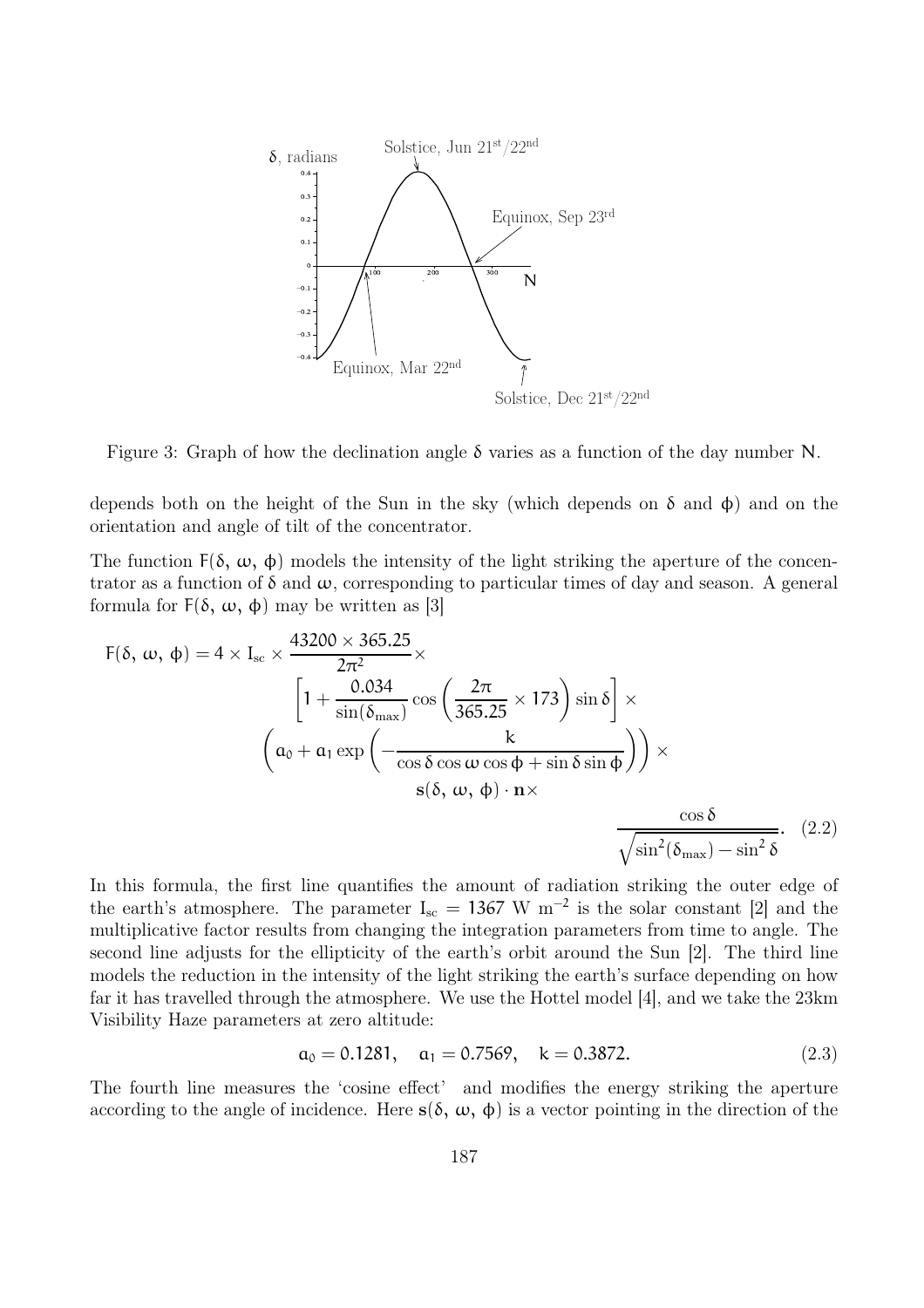Sun and n is the normal vector to the aperture of the collector. Finally the last line comes from the Jacobian due to the change in variables of integration from time to angle.

For trough-like concentrators, the problem of calculating the fraction of energy,  $\mathcal{T}(\delta, \omega, \phi)$ , transmitted from the aperture to the absorber is essentially two-dimensional. Away from the ends of the trough, the component of the energy flux along the longitudinal axis may be ignored and the energy collected is simply a function of the angle of incidence in the plane orthogonal to the longitudinal axis of the concentrator. We call this angle ξ(δ, ω, φ)  $(-\pi/2 \leq \xi \leq \pi/2)$ , and measure it relative to the normal to the aperture of the concentrator as shown in Figure 4. This angle of incidence is a function of the position of the Sun (through  $\delta$ ,  $\omega$  and  $\phi$ ), and also depends on the orientation and tilt of the concentrator. For a particular shape of mirror and position of absorber, it is easy to calculate  $\mathcal{T}(\xi)$  for any angle of incidence  $\xi$  by using ray tracing, and if we know how ξ depends on δ,  $ω$  and  $φ$ , we may calculate the energy integral.



Figure 4: Sketch showing the angle of incidence  $ξ$  in the plane orthogonal to the longitudinal axis of the concentrator. The vector  $s_1$  is the projection of the vector s pointing in the direction of the Sun into this plane and n is the normal to the aperture.

To assess the performance of a concentrator, there are therefore four functions to determine before the annual energy may be calculated

- $\omega_{\text{lim}}(\delta, \phi)$  the hours of daylight available to the concentrator;
- $s(\delta, \omega, \phi) \cdot n$  the 'cosine effect' due to the angle of incidence of the energy onto the aperture;
- $\xi(\delta, \omega, \phi)$  the angle of incidence in the plane orthogonal to the longitudinal axis of the concentrator;
- $\mathcal{T}(\xi)$  the fraction of incident energy transmitted to the absorber as a function of the angle of incidence ξ.

The first three functions depend on the orientation and tilt of the concentrator, while the last depends on the shape of the mirror and the position of the absorber.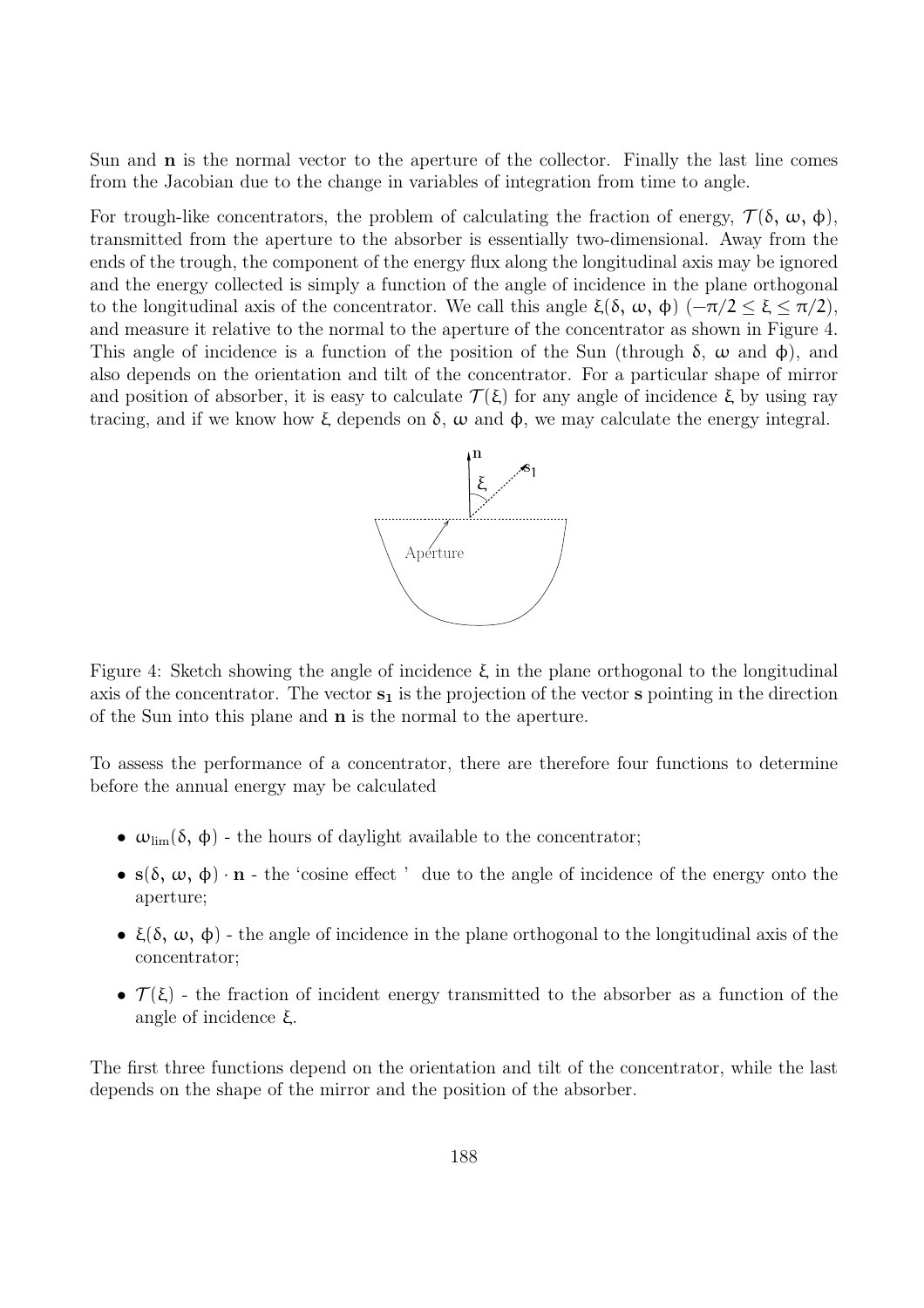In reference [3], we have considered the above problem for a horizontal east-west aligned concentrator tilted at an angle  $\theta_n$  from the vertical. If we restrict the location of the concentrator to be between the Antarctic and Arctic circles so that

$$
\delta_{\max} - \frac{\pi}{2} \le \phi \le \frac{\pi}{2} - \delta_{\max},\tag{2.4}
$$

and we restrict the angle of tilt  $\theta_n$  so that

$$
-\phi - \left(\frac{\pi}{2} - \delta_{\max}\right) \le \theta_n \le -\phi + \left(\frac{\pi}{2} - \delta_{\max}\right),\tag{2.5}
$$

then it is possible to show that the hours of daylight are specified by the upper limit

$$
\omega_{\text{lim}}(\delta, \phi, \theta_n) = \min\bigg[\arccos\big(-\tan\delta\tan(\phi + \theta_n)\big), \arccos\big(-\tan\delta\tan\phi\big)\bigg].\bigg]
$$
(2.6)

The restriction on the angle of tilt  $\theta_n$  is reasonable, since as a general rule of thumb using the polar mount (or  $\theta_n = -\phi$ ) for an east-west concentrator is close to maximizing the annual energy incident on the aperture [1]. The 'cosine effect' is specified by the relationship

$$
s(\delta, \omega, \phi) \cdot n = \cos \delta \cos \omega \cos(\phi + \theta_n) + \sin \delta \sin(\phi + \theta_n), \qquad (2.7)
$$

and finally the angle  $\xi$  may be calculated through the relationship [5]

$$
\xi(\delta, \omega, \phi) = -\theta_n - \phi + \tan^{-1}\left(\frac{\tan \delta}{\cos \omega}\right). \tag{2.8}
$$

For further information on determining the above functions for different orientations and tilts, see references [1, 2].

As a final comment, in reference [3] for a horizontal tilted east-west concentrator, we show how to change integration variables from  $(\delta, \omega)$  to  $(\delta, \xi)$  so that the energy integral may be written in the form

$$
E_{\text{annual}} = \mathcal{A} \iint F(\delta, \xi, \phi) \mathcal{T}(\xi) d\delta d\xi. \tag{2.9}
$$

It is then easy to substitute in for the transmission function as a direct function of  $\xi$ . In the next section we show how to develop a ray tracing algorithm to calculate  $\mathcal{T}(\xi)$ .

# 3 Ray-tracing package

### 3.1 Motivation and scope

Later in this report we shall propose several different methods for generating reflector shapes. These are based on either heuristic techniques, or on the formal optimisation of energy return in some highly simplified setting — for example, we may neglect all secondary reflections or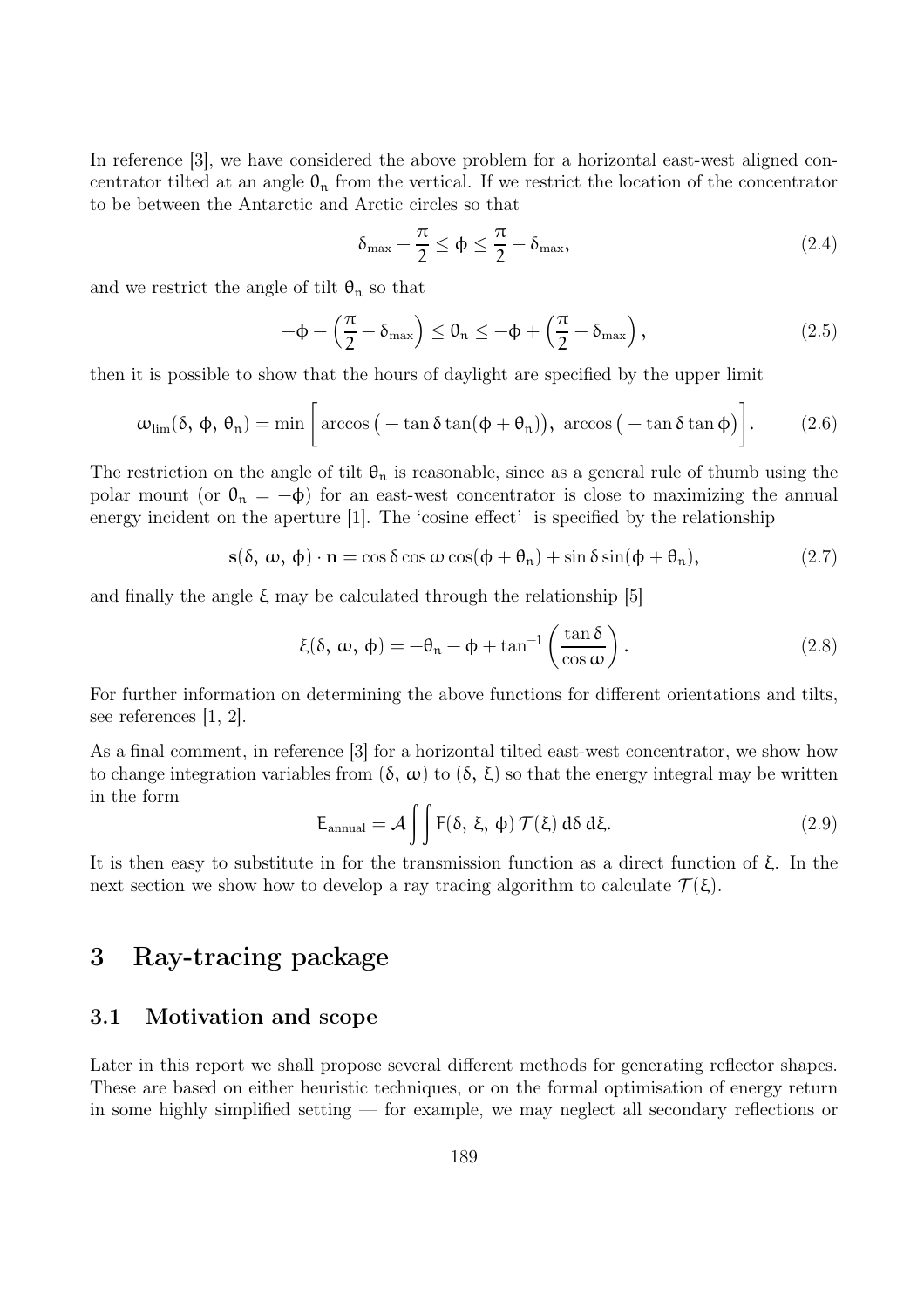consider only a reduced model for the trajectory of the sun through the sky and its effective intensity as a function of inclination.

Whatever approach is used to generate reflector shapes, there is a need to definitively evaluate the return in a realistic setting which captures the full details of energy collection throughout the year and which may also cope with extra effects such as diffuse radiation (which is thought to be important in an Irish setting). This definitive evaluation can only be carried out numerically, and the computational framework that we implemented is based on the classical approach of ray-tracing.

There are in fact many ray-tracing packages already in the public domain which are equal to our task, but none that we found are specialised to the particular geometry etc. of solar reflector design, yet flexible enough for our computational experiments. In summary, it seemed best to implement our own ray-tracing package during the Study Group itself, using the high-level computational language Matlab.

Our code took only about one man-day to complete and forms the basis of a very pleasing tool with which reflector design can be investigated. The user has access to all the powerful programming and visualisation features of the Matlab environment, yet at the same time, the computational kernel is sufficiently fast that meaningful calculations can be carried out almost instantaneously on even modest laptop hardware.

Later in the report, we describe how we drove the ray-tracing code in the inner loop of a black box optimisation algorithm, thus enabling formal optimisation of the reflector profile even for realistic models of incident radiation. This is an extremely demanding problem from the computational point of view, yet the optimisation proved tractable provided the search was restricted to relatively simple reflector designs. Of course, it will be possible to accelerate run times significantly, and thus attempt more sophisticated optimisation (over wider search spaces and resolving more detail of the reflector profile), by either translating the computational kernel into a low-level language such as C or Fortran, or porting the code to specialised parallel hardware such as GPU machines. These tasks remain for future work, as does the development of a polished graphical front-end.

Since we consider only reflectors with a fixed cross-section, we may simplify matters by only tracing rays constrained to the plane of the cross-section. In reality, at most times of day real-world rays will have an out-of-plane component, but this may be compensated for by a reduction in the intensity factor. Here we assume that the reflector is much longer than it is wide so that end-effects may be neglected.

### 3.2 Interface to the computational routine

In summary, we need only perform ray-tracing in two dimensions, where the reflector is modelled by a curve and the absorber element by a circle. As a final simplification, we disretise the reflector by approximating it by a set of straight line segments, since the intersection of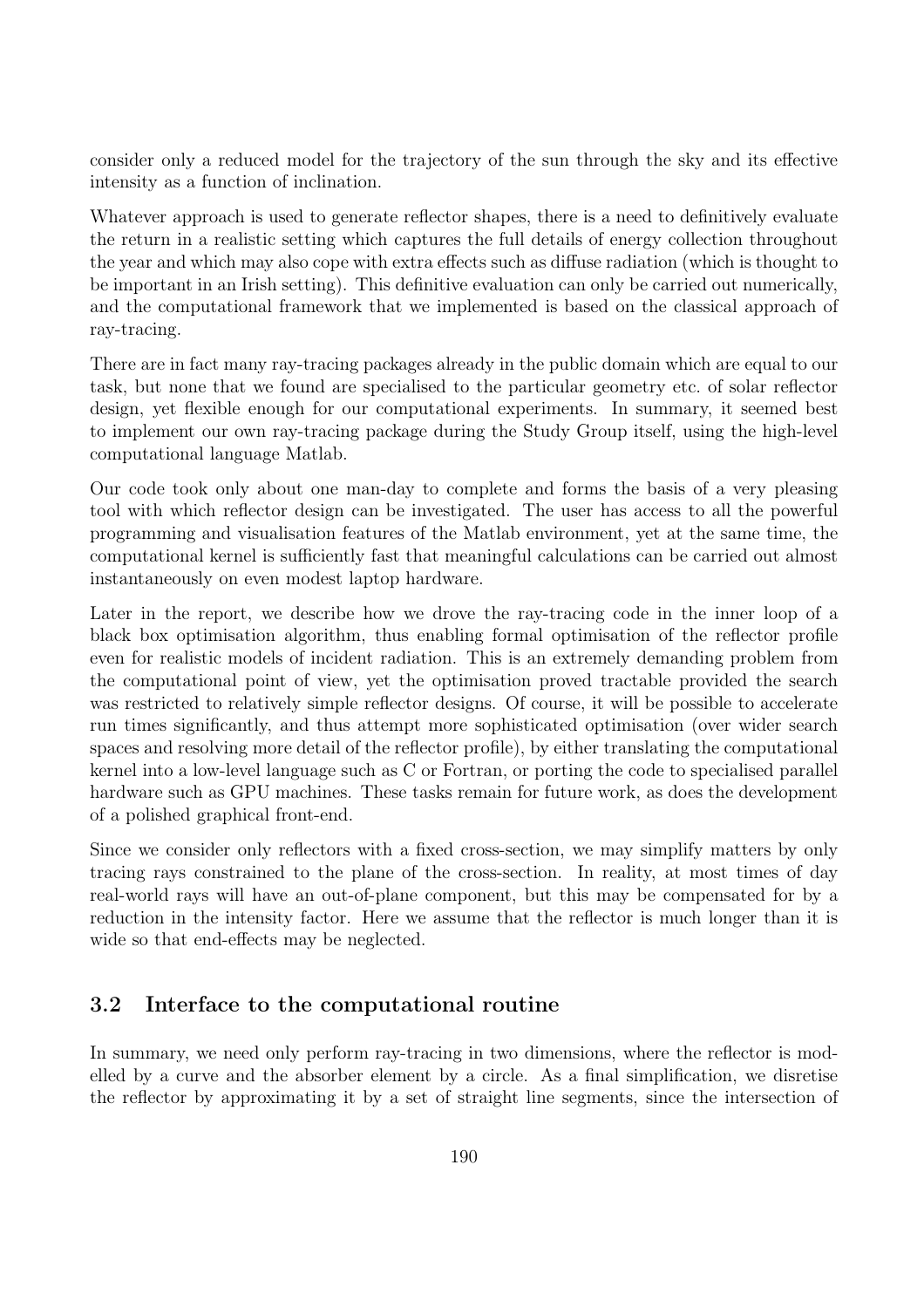straight lines (rays) with straight lines (reflector segments) is a particularly simple computational problem. The accuracy of results may then be refined by increasing the number of line segments used in the discretisation: order several hundred to a thousand segments is tractable with standard hardware.

The inputs to our routine are thus:

- The radius  $R > 0$  of a single circular absorber element  $\|\mathbf{r}\| = R$ , with centre placed at the origin, so that all other coordinates are expressed relative to it.
- A collection of  $i = 1, 2, \ldots, m$  straight line reflector segments, described in terms of the position vectors  $\mathbf{a}^{(i)}$  and  $\mathbf{b}^{(i)}$  of their end-points.
	- In practice, we will often have  $\mathbf{a}^{(2)} = \mathbf{b}^{(1)}$ ,  $\mathbf{a}^{(3)} = \mathbf{b}^{(2)}$ , ..., so that the segments join together to give a contiguous curve, but these conditions are not required by the code, so reflectors consisting of several disconnected components may also be tested.
- A collection of  $j = 1, 2, ..., n$  rays, prescribed in terms of their starting points  $r_0^{(j)}$  $_0^{(1)}$  and unit directions  $\hat{\mathbf{t}}^{(j)}$ . In practice, this ensemble may consist of:
	- 1. Sets of parallel rays with different starting points arranged uniformly along a straight line segment above the reflector so that the complete set of rays is incident across the width of the reflector's aperture. This set-up tests the energy collection for a single incident angle.
	- 2. Ensembles of ensembles of type 1., so many incident angles can be tested simultaneously.
	- 3. Ensembles of non-parallel rays to test diffuse radiation.
- The maximum number p of reflections that should be computed for each individual ray.

The output of the routine is:

- The eventual 'fate' of each ray. The possibilities are:
	- 1. Ray hit absorber element after k reflections on the solar reflector,  $0 \le k \le p$ .
	- 2. Ray 'escapes to infinity' after k reflections,  $0 \leq k \leq p$ , so that it could not be incident upon the absorber even if the parameter p were increased.
	- 3. Ray is 'in-play' after p reflections, in that it has yet to hit the absorber or escape to infinity. The fate of the ray can only be decided by experimenting with larger values for  $p$ . In practice we fix  $p$  at a sufficiently large value (e.g.  $5$  or  $6$ ) so that only a very small proportion of rays fall in this category.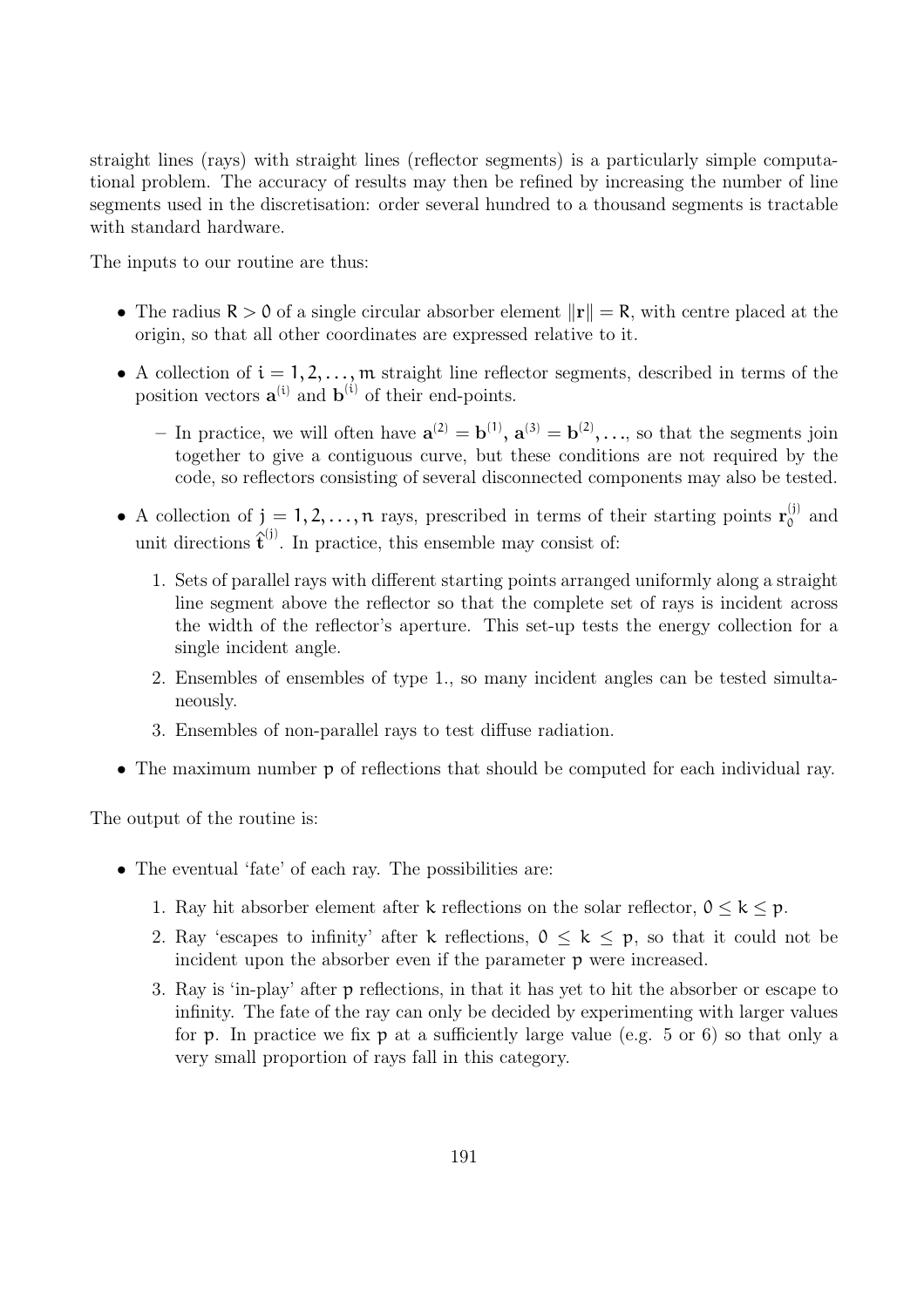

Figure 5: Simple output from the ray-tracing routine. A small ensemble of parallel rays are shown incident upon a parabolic reflector discretised into 200 straight line segments. Reflections to infinity are not shown. In this configuration no ray is reflected more than twice, but larger numbers of reflections may be tracked. Here the circular absorber intercepts the caustic of the reflector and so is particularly efficient at capturing the incident radiation.

In verbose mode, the user also has access to diagnostic information giving the full itinerary of each ray in terms of the indices of the reflector segments that it hit, and the points at which it was reflected. The latter data may be used to drive a plotting routine: example output is shown in Fig. 5.

An energy collection calculation must then weight the output of the routine according to the nature of each ray (position of the sun etc., incorporating the factors from Section 2) which hits the absorber and by  $\alpha^k$ , where k is the number of reflections it has suffered in the mean time and  $\alpha$  is the reflectivity. Rays which are of types 2. or 3. are given zero weight. The total energy return is then just the scalar obtained by summing over all rays.

#### 3.3 Computational method

We now give a brief description of how the computational kernel works. In essence, it operates serially over the reflection number  $k = 1, 2, ..., p$  but for a given k the code is vectorised over all rays and reflector segments. This vectorisation means all the hard number crunching is performed internally in Matlab commands rather than by interpreted loops — and this is the key factor in the code's speed. This structure also means that the code should port to parallel architectures rather simply.

- For reflection numbers from  $k = 0$  to  $k = p$  in sequence:
	- For all combinations of admissible reflector segments  $i = 1, 2, \ldots, m$  and rays  $j =$  $1, 2, \ldots, n$ , find potential intersections by solving the  $2 \times 2$  system

$$
\lambda^{(i,j)}\mathbf{a}^{(i)} + (1 - \lambda^{(i,j)})\mathbf{b}^{(i)} = \mathbf{r}_0^{(j)} + s^{(i,j)}\hat{\mathbf{t}}^{(j)}
$$
(3.1)

for  $\lambda^{(i,j)}$  and  $s^{(i,j)}$  simultaneously.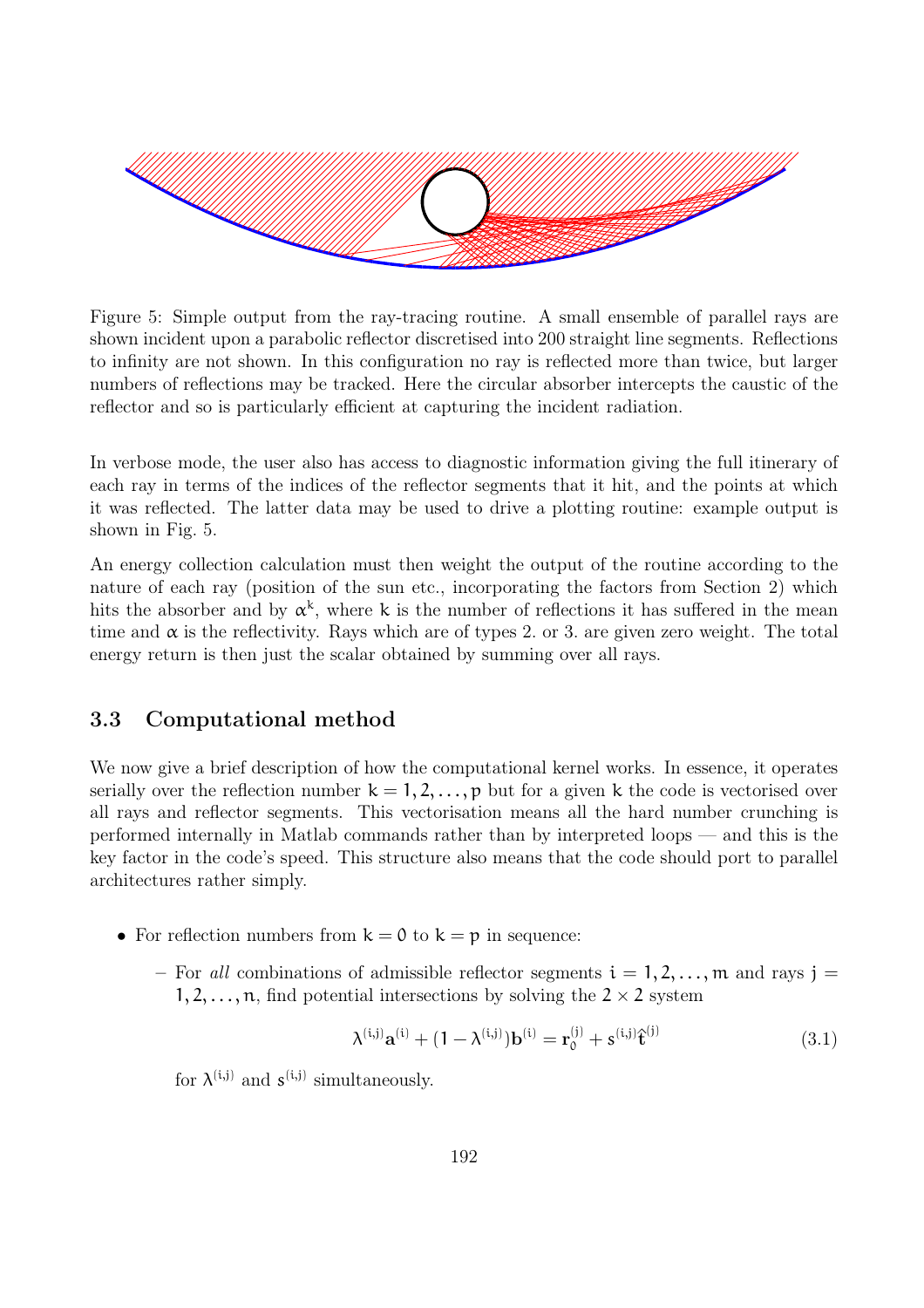- Mark intersections as *allowable* if  $0 \leq \lambda^{(i,j)} < 1$  and  $s^{(i,j)} > 0$ , since each reflector component is a finite line segment and each ray is in fact a half-line starting at  $\mathbf{r}_0^{(j)}$ 0 . Here we consider half-open reflector segments to avoid double counting problems where the segments are knotted together at their end-points.
- For each ray j, compute

$$
\mathbf{s}_{*}^{(j)} = \min_{\text{allowed } i} \mathbf{s}^{(i,j)},\tag{3.2}
$$

and let  $\mathfrak{i}_{*}^{(j)}$  denote the arg min. This means that ray j will next hit reflector segment  $\mathfrak{i}_{*}^{(j)}$  after distance  $s_{*}^{(j)}$ , unless it hits the absorber first.

– For each ray j, also consider intersections with the absorber by solving the quadratic

$$
\|\mathbf{r}_0^{(j)} + \tilde{\mathbf{s}}^{(j)}\hat{\mathbf{t}}^{(j)}\|^2 = \mathbf{R}^2
$$
\n(3.3)

for  $\tilde{s}^{(j)}$ . Here we are of course interested only in real solutions with  $\tilde{s}^{(j)} > 0$ . In the case of two such solutions, we take the least (corresponding to the first intersection). In fact, the case of real solutions with opposite signs will generally not occur in practice since this corresponds to rays that start inside the absorber element!

- Some control logic is now applied to each ray (but this is also vectorisable). If there is an allowable  $\tilde{s}^{(j)} > 0$  then either
	- $-\tilde{\mathfrak{s}}^{(j)} < s_*^{(j)}$ , in which case ray j next hits the absorber element, and the number of reflections  $k^{(j)}$  suffered so far is recorded. No further computation is required for this ray and it should be removed from the computation: however, the vectorisation works most efficiently if it is left in the computation with a dummy flag indicating that the control logic steps should not be applied to it in future.
	- $-\tilde{\mathfrak{s}}^{(j)} > s_*^{(j)}$ , in which case ray j next hits reflector segment  $i_*^{(j)}$ . In this case, the new starting point  $\mathbf{r}_0^{(j)}$  $_0^{(0)}$  of the ray is re-set to

$$
\mathbf{r}_0^{(j)} + s_*^{(j)} \hat{\mathbf{t}}^{(j)},\tag{3.4}
$$

and its new unit direction  $\hat{\mathbf{t}}^{(j)}$  is then set to

$$
\hat{\mathbf{t}}^{(j)} - 2(\hat{\mathbf{t}}^{(j)} \cdot \hat{\mathbf{n}}^{(i_*^{(j)})}) \hat{\mathbf{n}}^{(i_*^{(j)})},\tag{3.5}
$$

corresponding to reflection, where  $\hat{\mathbf{n}}^{(i)}$  is the unit normal of reflector segment i, which is computed one-shot at the start of the routine from  $a^{(i)}$  and  $b^{(i)}$ . Finally, reflector segment  $i_*^{(j)}$  is marked as an inadmissible hit for ray j at the next iteration and remains so for further iterations until ray j hits some other reflector segment. This fix is to avoid 'double hit' problems due to rounding error, where  $\mathbf{r}_0^{(j)}$  $_0^{(1)}$  is placed marginally on one (the wrong) side of the reflector segment, so that it almost instantaneously next hits the same segment. The consequent spurious effect is that some rays appear to pass straight through reflector segments without deviation — hence the admissibility flag which fixes this problem is of key importance.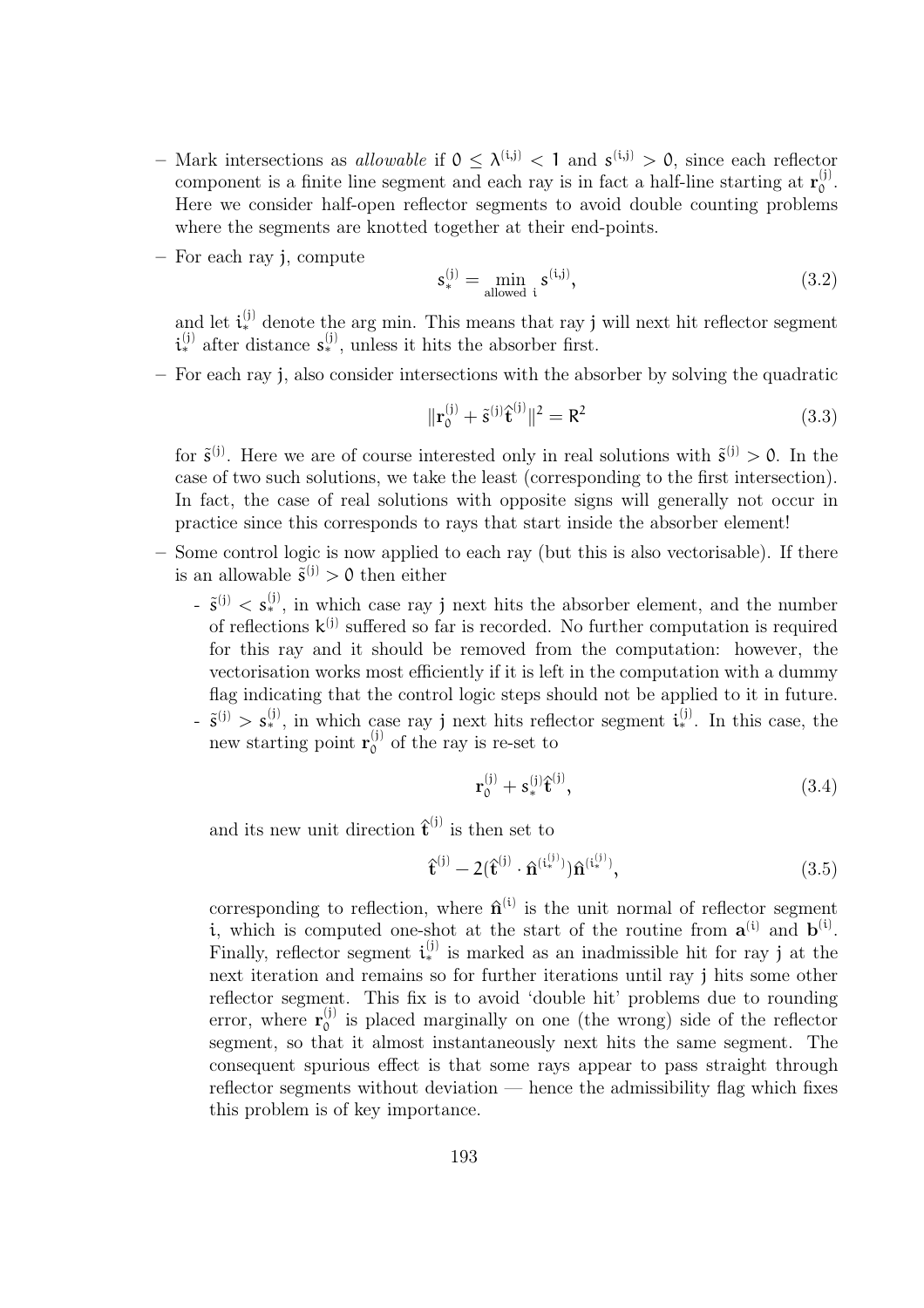- There are also a number of 'empty' cases which must be covered but which we shall not enumerate in detail. For example, in the case where there is no allowable hit with the absorber, the first hit with the reflector should still be processed. If there are no allowable / admissible hits with the reflector, the first hit with the absorber should still be processed. If there are no allowable / admissible hits with either the absorber or the reflector, then the ray in question has escaped to infinity and is marked as such.
- Loop over reflection number k.

Note. Here the sense  $\hat{\mathbf{n}}^{(i)}$  of the reflector segment is not considered, so in effect each reflector segment is a two-sided mirror. The generalisation to one-sided mirrors with a matt reverse side is easily achievable, but requires extra control logic which we have yet to implement.

Using the models and algorithms developed in this section and Section 2, work will now focus on the shape of the mirror. Three approaches will be presented: the inverse problem will be detailed first, followed by two optimisation methods.

### 3.4 Computational cost

The run-time of our routine scales like  $O(mnp)$ , i.e., it is linearly proportional to each of the number of reflector segments, rays, and reflections considered. In addition, the memory constraints scale like O(mn) due to the Matlab vectorisation techniques used, but a C or Fortran code could be optimised to scale like  $O(m)$  in this respect. In practice, we have found that the routine takes just a couple of seconds on a laptop when  $mnp \sim 10^6$ .

Clearly the bottleneck in our approach is the consideration at each iteration of all possible intersections between all rays and all reflector segments. It may be possible to speed-up matters by reducing the search space: for example, we may segment the plane into rectangular subregions and index reflector segments by which rectangle they belong to. The itinerary of each ray through the sub-regions may then be used to seek intersections with reduced lists of reflector segments. It seems plausible that this approach may give a  $O(\sqrt{m})$  or  $O(\log m)$  speed-up, but with a significant coding burden which we have yet to undertake. Moreover, this refinement would break the Matlab vectorisation so would only be worthwhile for a low-level language implementation. These features remain for future work.

## 4 Inverse problem

In this section we consider the 2-dimensional case in which the absorber is a point source located at the origin of the xy axes in  $\mathbb{R}^2$  and the position of the Sun is given by an angle  $\theta$ , for  $0 \le \theta \le \pi$  (anticlockwise). Although in a more realistic situation the absorber would be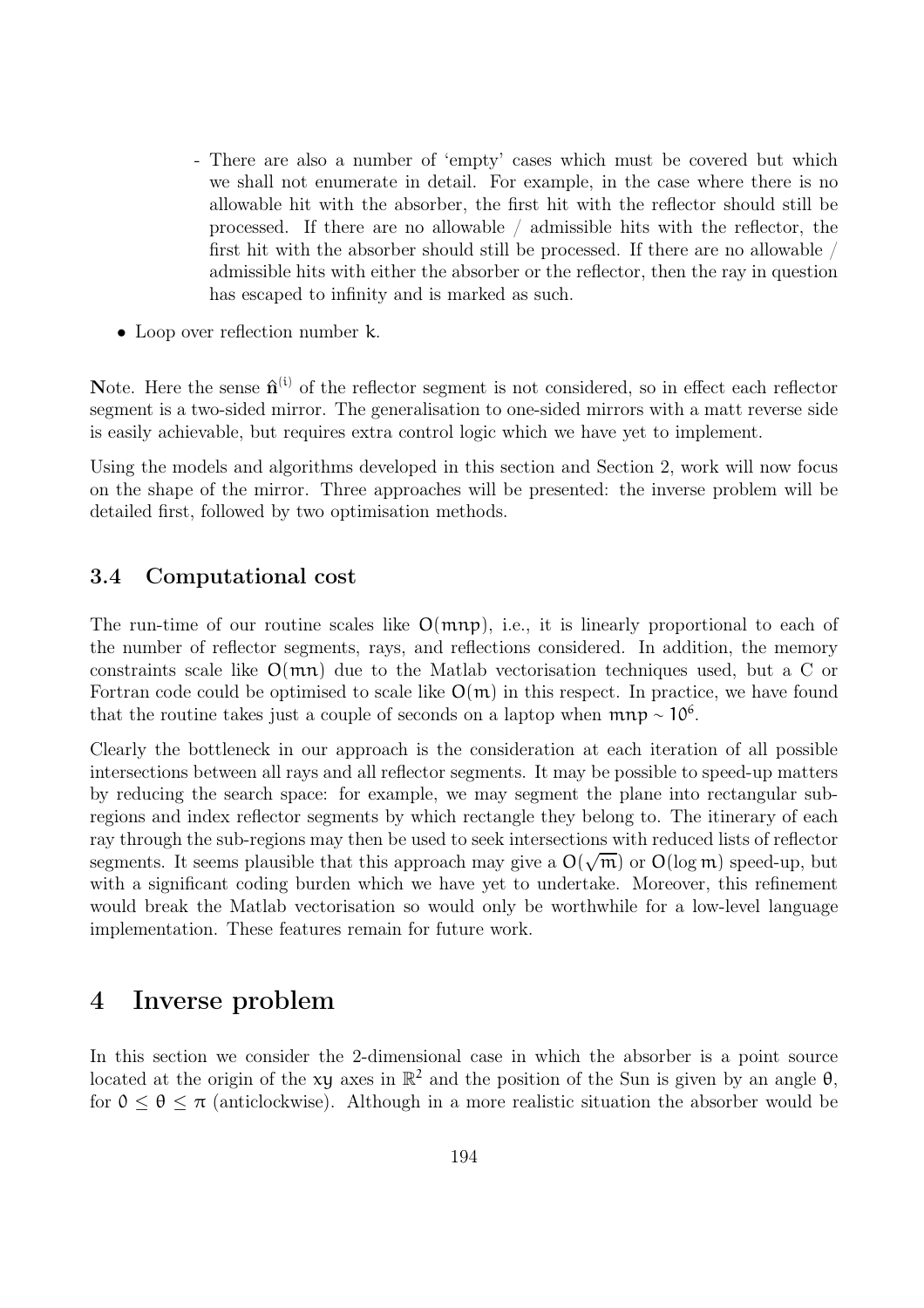described by a circle centred at the origin  $(0, 0)$ , the case of a point source collector seems the most appropriate simplified situation to be investigated. The modification in the mathematical model required for the more realistic circle case will be considered later on.

Let us recall that the goal is to find the best shape of a mirror placed nearby the source in order to maximise the number of reflections of rays coming from the Sun into the absorber. In the inverse problem we consider the following approach. The case in which radiation is emitted from the absorber is considered. The electromagnetic radiation is emitted in all directions and reflected from the nearby mirror. The goal is to model the reflected rays in term of the incident field coming from the absorber and the shape of the mirror. The inversion consists then in two steps: i) image the mirror in terms of the reflected rays, ii) find the best shape for the mirror by prescribing the reflected rays with some conditions that maximise the number of reflections from the mirror to the general receiver's location (sun's location). Let us specify our problem.

#### 4.1 The mathematical model

#### The incident field

Let us denote by  $X = (x, y)$  any point in  $\mathbb{R}^2$ . We consider the simple scalar wave equation to model the wave propagation. We make the following assumption.

Assumption 4.1. We assume that the mirror is well separated from the region where the sensors are located and that in the intervening region  $c(x) = c_0$ , where  $c_0$  is the (assumed constant) speed of light in air.

The above assumption is reasonable since the sensors location coincide with the sun's location.

The incident field due to a delta source located at  $(0, 0)$  at time  $t = 0$  satisfies

$$
\left(\nabla^2 - \frac{1}{c_0^2} \partial_t\right) \mathcal{U}^{\text{in}}(\mathfrak{t}, X) = -\delta(X)\delta(\mathfrak{t}),\tag{4.1}
$$

therefore, at the point  $X$ , at the time  $t'$ , it is simply the Green's function  $G_0$  associated to the wave operator appearing on the left hand side of (4.1)

$$
U^{\text{in}}(t',X)=G_0(t',X)=\frac{\delta\left(t'-\frac{|X|}{c_0}\right)}{4\pi|X|}.
$$

#### The reflected field

We start by giving two definitions.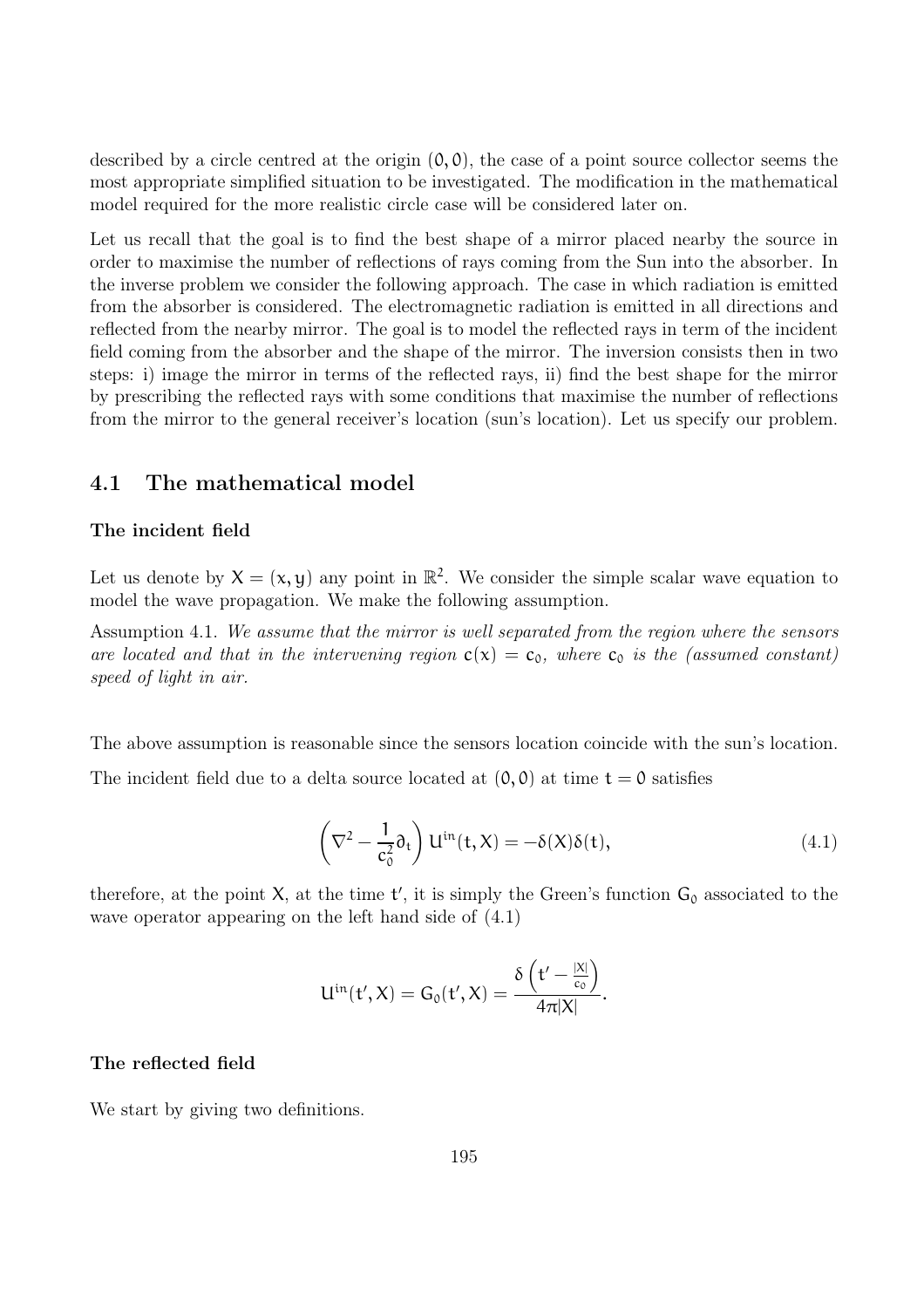DEFINITION 4.1. We denote by  $\mathcal{M} = \{(\mathbf{x}, \mathbf{f}(\mathbf{x})) \mid \mathbf{x} \in \mathbb{R}\}\)$  the graph of some function  $\mathbf{f} : \mathbb{R} \to \mathbb{R}$ which represents the shape of the mirror.

DEFINITION 4.2. We denote by  $R(\theta) = (R_x(\theta), R_y(\theta))$  the location of the receiver (the sun) at the angle θ from the ground.

If  $c_0$  is the speed of light in the air introduced above, we assume that the perturbation in wave speed c takes the form

$$
V(X) := \frac{1}{c_0^2} - \frac{1}{c^2(X)} = \tilde{V}(x)\delta(y - f(x)),
$$
\n(4.2)

where  $V$  is the *reflectivity function* and it represents the change in speed of the ray when it hits the mirror at the point  $X = (x, f(x))$ . We write the total field U as the sum

$$
U=U^{\mathrm{in}}+U^{\mathrm{rf}},
$$

where  $U<sup>rf</sup>$  represents field reflected from the mirror. The total field U satisfies

$$
\left(\nabla^2 - \frac{1}{c^2(X)}\partial_t\right)U(t, X) = -\delta(X)\delta(t)
$$
\n(4.3)

By combining  $(4.1)$  and  $(4.3)$  we obtain

$$
\left(\nabla^2 - \frac{1}{c^2(x)}\partial_t\right)U^{rf}(t, X) = -V(X)\partial_t^2 U.
$$
\n(4.4)

#### Linearised problem

We rewrite  $(4.4)$  in integral form and make use of the *Born Approximation* (single scattering approximation) to replace the total field  $U$  on the right hand side of  $(4.4)$  with the incident field Uin

$$
U^{rf}(t,\theta) = \mathbf{F}V(t,\theta) = \int \frac{e^{-i\omega(t-(|R(\theta)-X|+|X|)/c_0)}}{(4\pi)^2|R(\theta)-X||X|} \omega^2 V(X)d\omega dX.
$$
 (4.5)

This approximation linearises the problem because the product of unknowns VU on the right hand side of  $(4.4)$  is replaced by the product of the unknown V with the known incident field  $U^{in}$ . If we denote by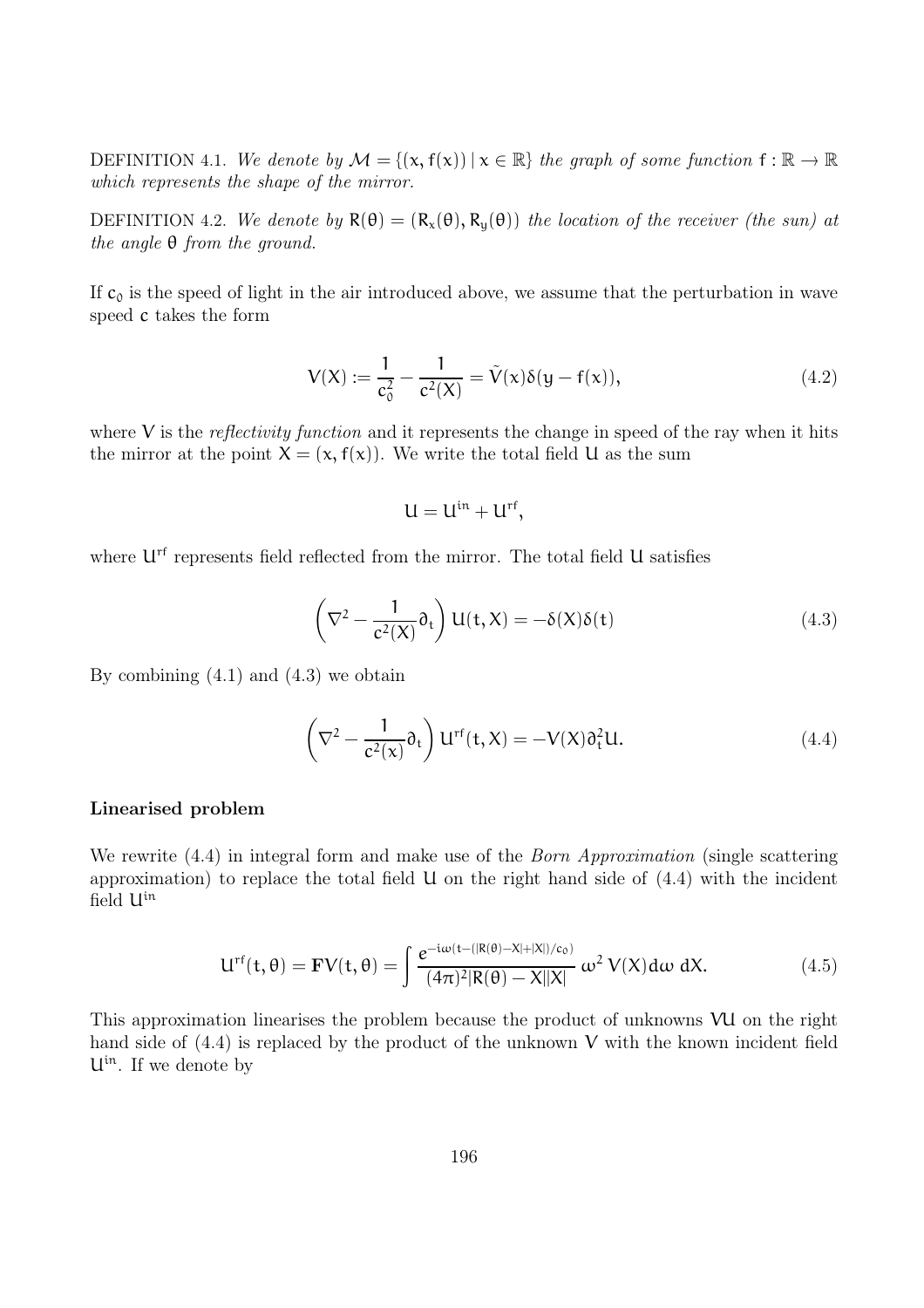$$
A(X, \theta, t, \omega) := \frac{\omega^2}{(4\pi)^2 |R(\theta) - X||X|},
$$

we obtain

$$
U^{rf}(t,\theta) = \mathbf{F}V(t,\theta) = \int e^{-i\omega(t - (|R(\theta) - X| + |X|)/c_0)} A(X,\theta,t,\omega) V(X) d\omega dX, \qquad (4.6)
$$

where  $\omega$  denotes the angular frequency and **F** is the *forward map* which maps the reflectivity function into the reflected ray collected at different location  $\theta$  and different travel time t.

Remark 4.2. Notice that the support of  $V$ , supp $(V)$  satisfies

 $supp(V(x, y)) \subset \{(x, y) \in \mathbb{R}^2 \mid y = f(x)\},\$ 

*i.e.* finding V is equivalent of finding the curve  $y = f(x)$ .

### 4.2 Inversion

#### Microlocal analysis

F is a Fourier Integral Operator (FIO) given by the oscillatory integral (4.6) with phase function

$$
\Phi(\theta, t, x, \omega) = -\omega \left[ t - (|R(\theta) - X| + |X|)/c_0 \right]
$$
\n(4.7)

FIOs are well-studied operators and the imaging scheme planned to be used here will be based on FIO theory, which is part of microlocal analysis [6, 7, 8]). Singularity in the scene are mapped into singularity in the data by the so-called *canonical relation* of  $F$ ,  $\Lambda_F$ 

$$
\Lambda_{F} = \left\{ \left( (\theta, t; \sigma, \tau), (X, \xi) \right) | \qquad D_{\omega}(\theta, t, X, \omega) = 0
$$

$$
\sigma = D_{\theta} \Phi
$$

$$
\tau = D_{t} \Phi
$$

$$
\xi = D_{X} \Phi \right\}.
$$
(4.8)

For  $F$  given by  $(4.6)$  we have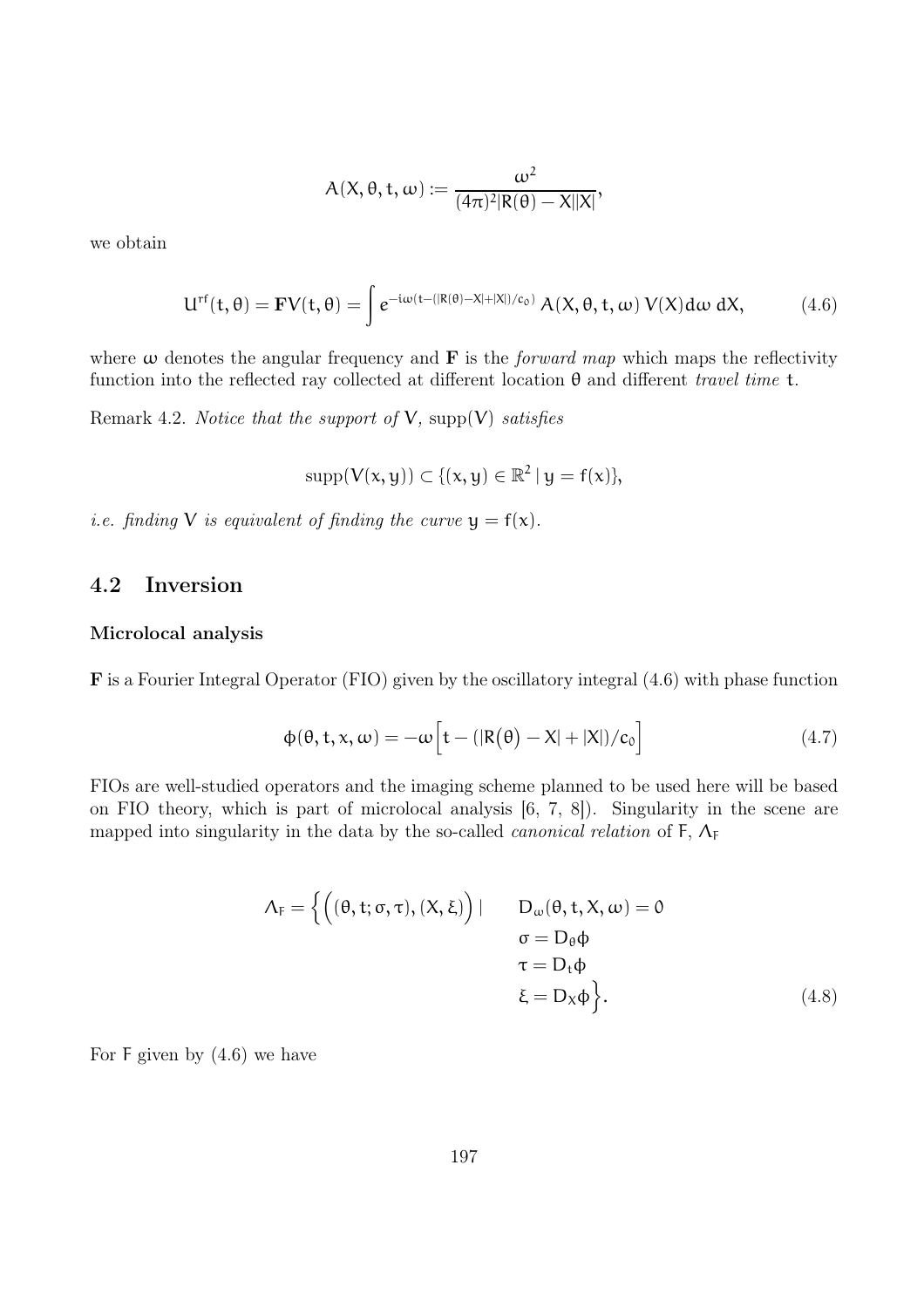$$
\Lambda_{F} = \Big\{ \Big( (\theta, t; \sigma, \tau), (X, \xi) \Big) \mid t = \frac{1}{c_{0}} (|R(\theta) - X| + |X|)
$$
  
\n
$$
\tau = -\omega
$$
  
\n
$$
\sigma = \frac{\tau}{c_{0}} R(\theta) - X \cdot \dot{R}(\theta)
$$
  
\n
$$
\xi = \frac{\tau}{c_{0}} (R(\theta) - X - \hat{X}) \Big\}.
$$
\n(4.9)

The first condition in (4.9) is a travel time condition

$$
t^{2} = |R(\theta) - X|^{2} + |X|^{2}
$$
  
=  $(h \cos(\theta) - x)^{2} + (h \sin(\theta) - f(x))^{2} + x^{2} + f^{2}(x)$ 

and it represents the set of points of intersection between the ellipse with foci the sun's location  $R(\theta)$  and the absorber's location  $(0, 0)$  with the curve  $y = f(x)$  we want to reconstruct. The second condition of  $(4.9)$  ( $\sigma$ -condition)

$$
\sigma = \frac{\tau}{c_0} R(\widehat{\theta)} - X \cdot \dot{R}(\theta)
$$

gives us the correct point we want to image X and its reflection across the velocity field  $R(\theta)$ : this is not relevant since the mirror is obviously located below the  $R(\theta)$ , therefore this condition will not introduce artefacts in the image.

#### Formation of the image

We use a *filtered back projection* operator to form the image, i.e. we apply a filtered adjoint of the forward operator to the data: this operator has the same phase as the adjoint of F, with the filter to be chosen later. The image of  $X$  is given by

$$
I(X) := \int e^{i\omega(t - (|R(\theta) - X| + |X|)/c_0)} B(X, \theta, t, \omega) U^{rf}(\theta, t) d\omega d\theta dt.
$$
 (4.10)

If we combine  $(4.10)$  together with  $(4.6)$  we obtain

$$
I(X) = \int K(X, X')V(X')dX',
$$
\n(4.11)

where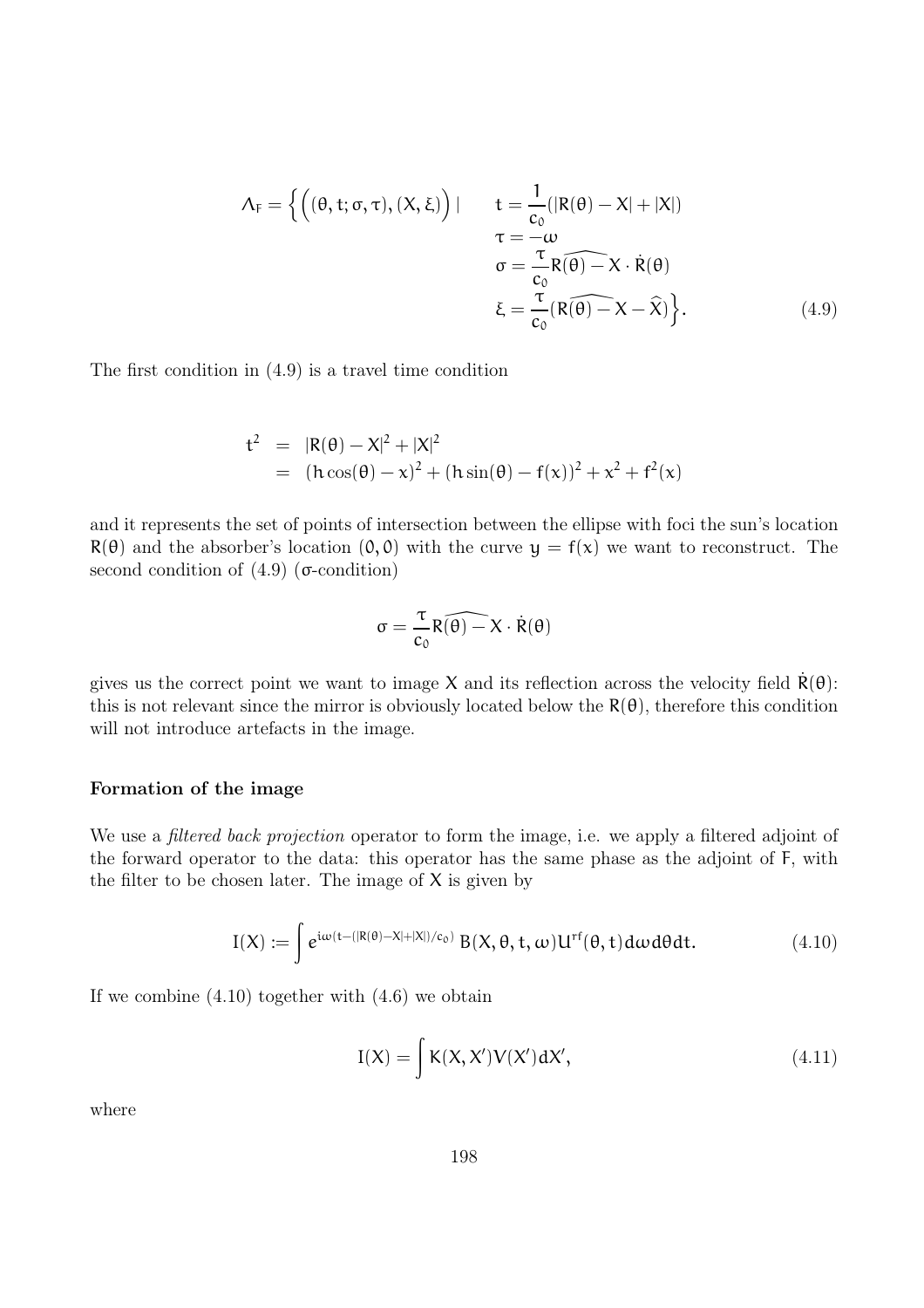$$
K(X,X')=\int e^{-i\omega((|R(\theta)-X|+|R(\theta)-X'|)/c_0)}\ A(Z,\theta,|X'-R(\theta)|,\omega)B(X,\theta,|X-R(\theta)|,\omega)d\omega d\theta.
$$

The kernel  $K(X, X')$  is the imaging *point spread function* and it arises because it is the image that would result from a delta function located at the point  $X'$ . If we perform a large- $\omega$  stationary phase analysis of K, it turns out that the main contribution to K does indeed arise from the point  $X = X'$  as predicted in subsection 2.1. This is quite a well known machinery that have been used in the community working on this kind of problem [9, 10, 11, 12, 13, 14]).

By making use of the above method we can therefore obtain an image of the mirror  $y = f(x)$  in terms of the reflected rays. The work that needs to be done in the future is the understanding of how optimising the shape of the mirror would influence the general reflected ray  $U^{rf}(\theta, t)$ . We believe that an approach to investigate should be the one of maximising the number of possible travel times of the total field arriving at the same location  $\theta$ .

## 5 One reflection construction

In this section the shape of the mirrors is determined to maximise the amount of energy collected by the energy collector for a given width of the aperture. The optimisation is carried out by considering direct illumination and first reflections through the entire day. The position of the collector is determined first, then the amount of reflected energy is calculated. Finally, a simple optimisation algorithm is used to determine the shape of the mirror. The geometry is determined using the following assumptions:

- The length of the aperture is fixed,
- The collector is a cylinder of given radius.
- The device is optimised for a flat position,
- The position of the collector is maximised for a Sun angle of incidence  $\theta_0 < \theta < \pi \theta_0$ , where  $\theta_0$  is a small given angle.

#### 5.1 Position of the collector

To maximise direct energy hits, the collector should be positioned as high as possible above the roof surface. However, if placed too high, a collector will create shadow on the next element and limit its efficiency. A typical configuration is shown on Figure 6.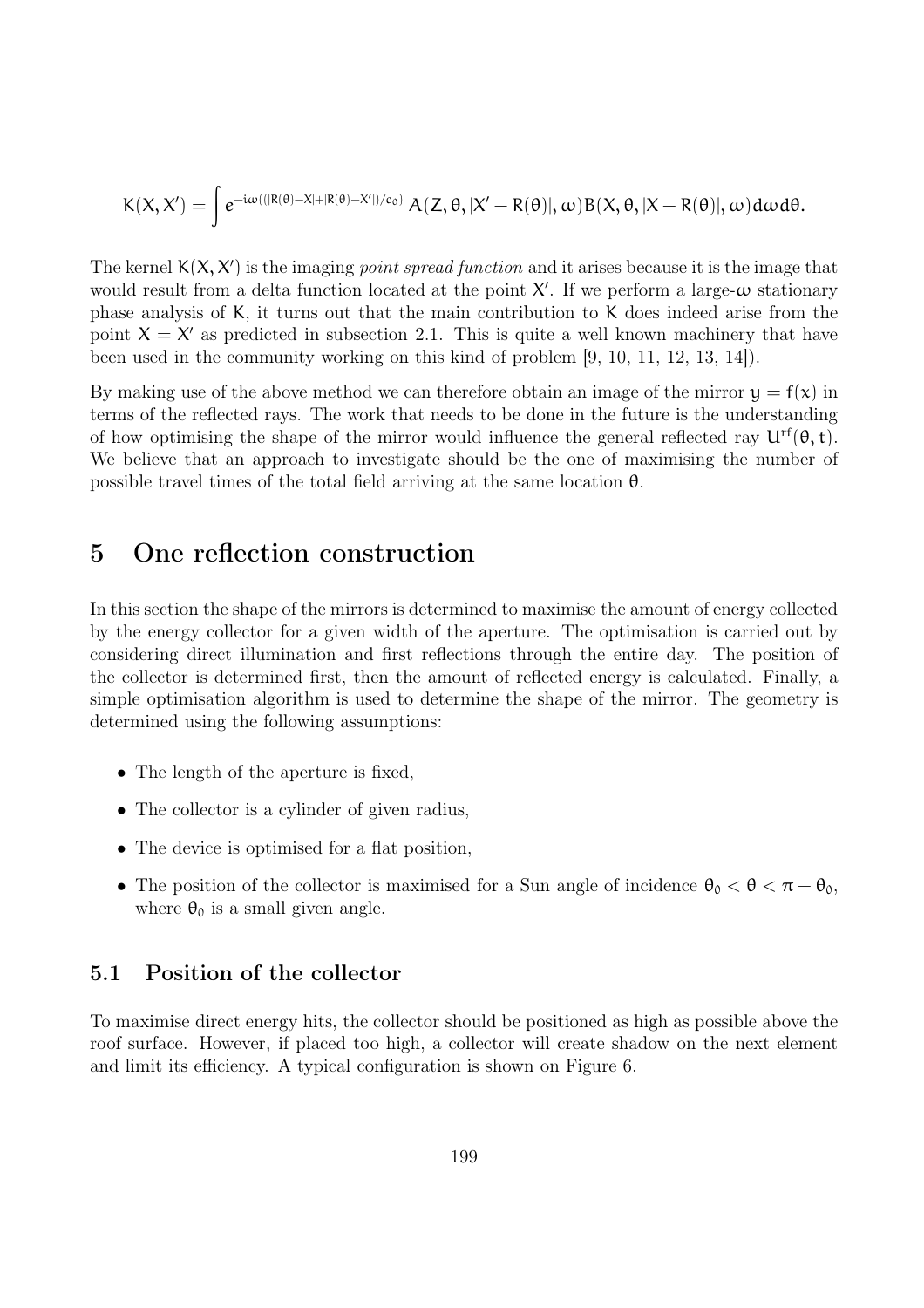

Figure 6: Position of the collector.

A simple geometry calculation shows that the height H of the centre of the collector may be expressed as:

$$
h_1 = \frac{L \sin \theta_1 + R}{\cos \theta_1} , \qquad h_2 = \frac{L \sin \theta_2 - R}{\cos \theta_2}
$$

where L denotes half the length of the aperture and R is the radius of the collector cylinder. If the collector is positioned to maximise angles  $\theta_0 < \theta < \pi - \theta_0$ , as is obvious from the figure, the shadow of the cylinder on the next element, described by the angle  $\theta_2$ , will be the limiting factor and the height of the cylinder should be:

$$
h = \frac{L \sin \theta_0 - R}{\cos \theta_0} \tag{5.1}
$$

### 5.2 First reflection

The shape of the mirror will now be defined. To start with, the energy reflected by one element of mirror will be calculated and then a simple optimisation algorithm will be developed.

#### Energy reflected

We consider a cylindrical absorber of radius R placed above a reflector having some arbitrary shape extending between edges  $A_{\pm}$  with the coordinates  $(\pm d, h)$ . The problem is supposed to be invariant by translation along the absorber axis which allows us to consider the problem in a 2D geometry. We use the Cartesian coordinate system  $(0, x, y)$  as shown on Figure 7.

The Sun position is given by the angle  $\theta$  between the horizontal and the line going through the Earth and the Sun centres. The Sun is assumed to have a uniform circular motion so that there is an equivalence between the variable  $\theta$  and the time. For a general point M taken on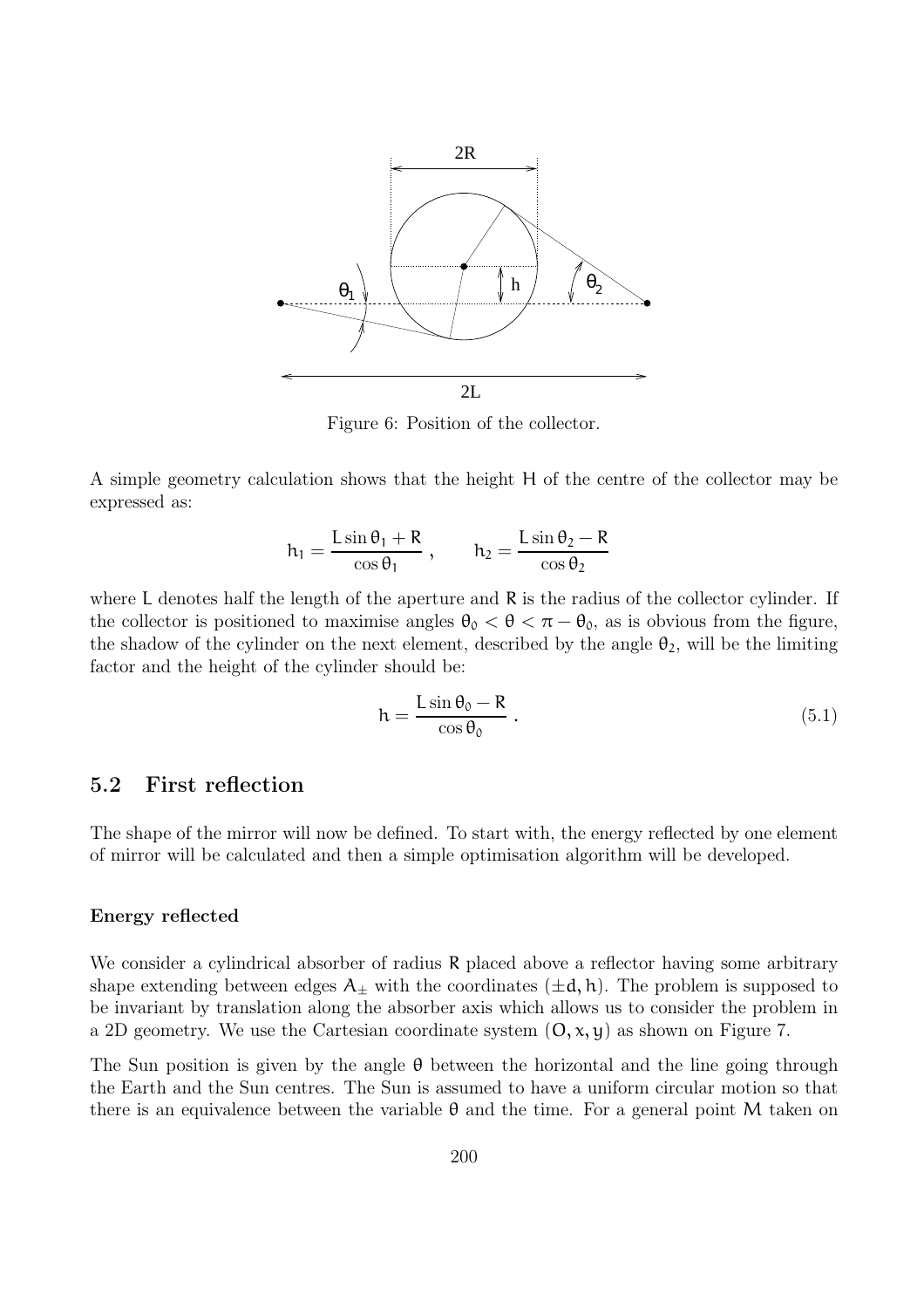the reflector surface, we denote by  $(x_M, y_M)$  its coordinates in our coordinate system.,  $\tau$  the tangent vector oriented from A<sub> $-$ </sub> to A<sub>+</sub>, and  $\gamma$  the normal vector that is  $\tau$  rotated by  $\pi/2$ . Finally we call  $\alpha$  the algebraic angle between the x-axis and the vector  $\tau$ .



Figure 7: Problem statement.

A point M of the mirror will be illuminated by the for angles of Sun verifying

$$
\theta \in (\beta_{-}, \beta_{+}) \setminus (\gamma_{-}, \gamma_{+}). \tag{5.2}
$$

where all angles are defined on Figure 8. This corresponds to the red area. The four angles may be expressed as function of the point position and other geometry parameters:

$$
\begin{array}{rcl} \beta_{\pm} & = & \arccos\left(\dfrac{\pm d-x_M}{\sqrt{(\pm d-x_M)^2+(h-y_M)^2}}\right)\;,\\[2ex] \gamma_{\pm} & = & \pi-\arccos\left(\dfrac{x_M}{\sqrt{x_M^2+y_M^2}}\right)\pm\arctan\left(\dfrac{R}{\sqrt{x_M^2+y_M^2}}\right)\;. \end{array}
$$

The absorber will collect energy from M when M is lit and the Sun rays are reflected on the absorber. A necessary condition for the Sun rays to be reflected on the absorber by M is that

$$
\theta\in (\gamma'_-,\gamma'_+).
$$

where

$$
\gamma_{\pm}'=2\alpha+\arccos\left(\frac{x_M}{\sqrt{x_M^2+y_M^2}}\right)\pm\arctan\left(\frac{R}{\sqrt{x_M^2+y_M^2}}\right).
$$

This is illustrated by Figure 9. Combining this result with (5.2), the absorber will collect solar energy from M exactly for

$$
\theta\in I_M:=\bigg((\beta_-,\beta_+)\setminus(\gamma_-,\gamma_+)\bigg)\cap(\gamma'_-,\gamma'_+).
$$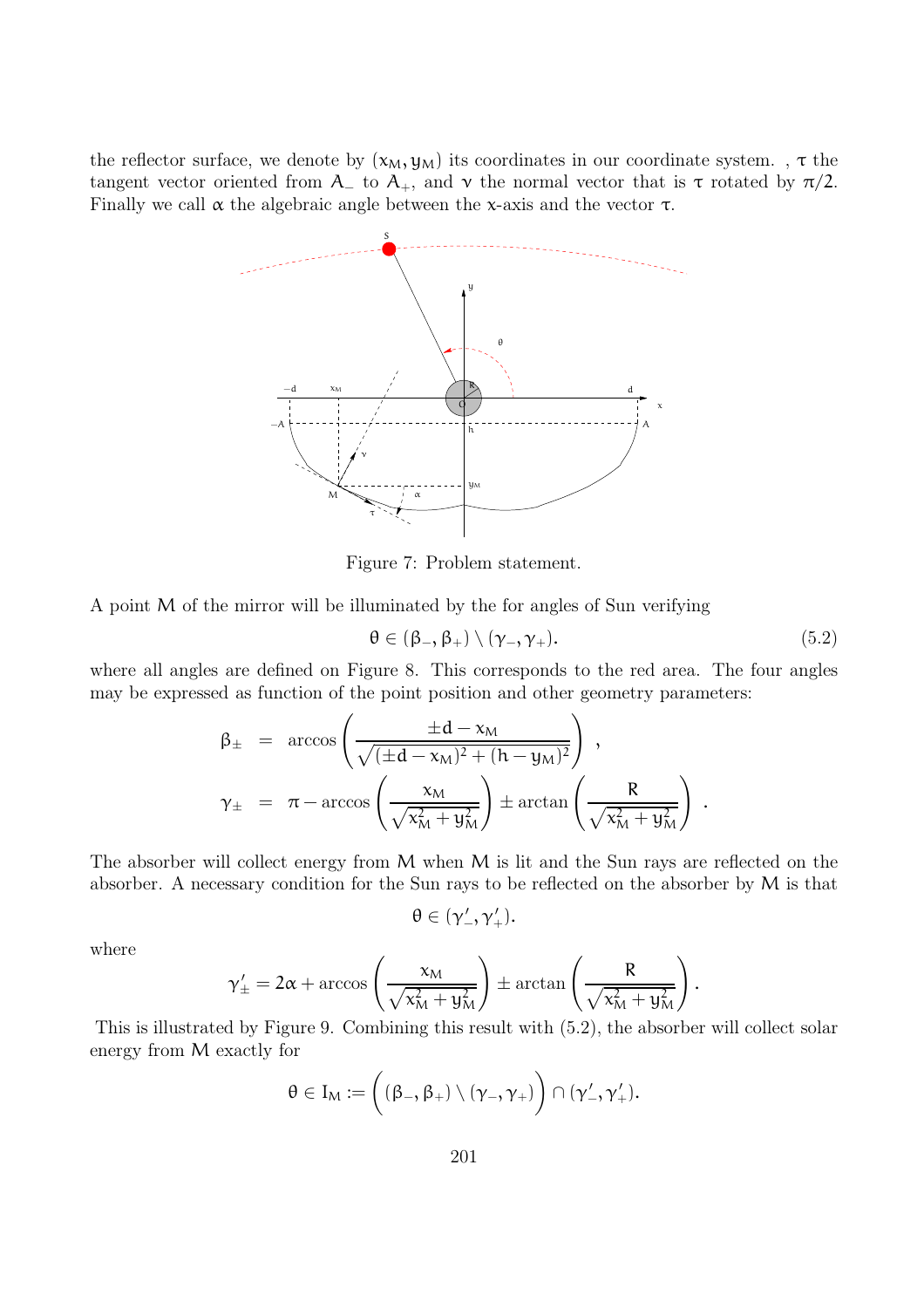

Figure 8: Enlightenment of M.



Figure 9: Image of the absorber by the reflector.

### 5.3 Optimisation algorithm

The mirror will now be determined using the following algorithm:

- The mirror is (numerically) divided into planar elements of width ds,
- The algorithm starts at the extremity of the aperture,
- Each element is positioned to maximise the energy reflected towards the collector.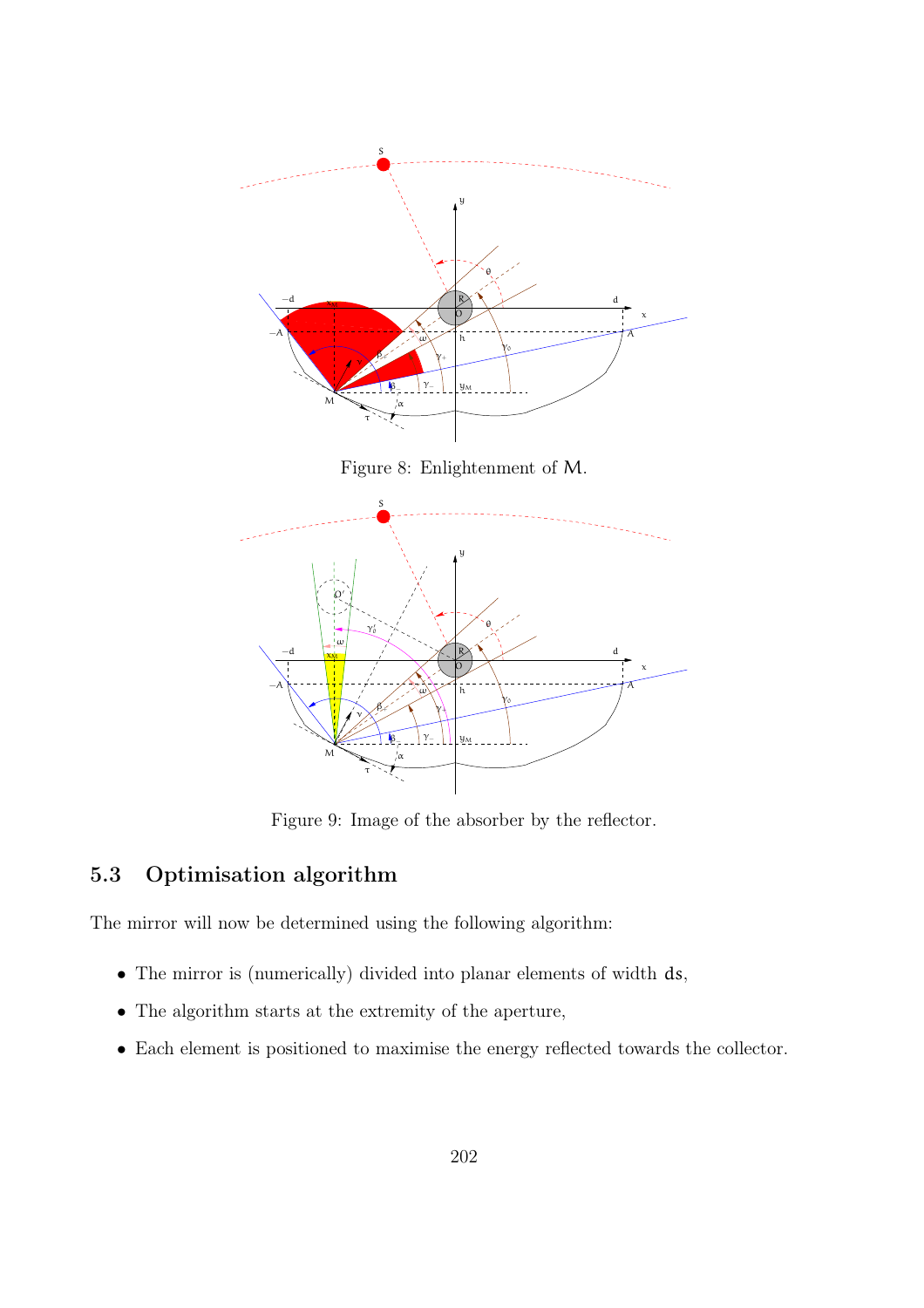

Figure 10: Mirror shape.

The energy reflected by an element of size ds inclined at an angle  $\alpha$  to the horizontal as defined on Figure 9 is:

$$
dE = P \int_{\theta \in I_M} \sin (\theta - \alpha) d\theta ,
$$

where P is the energy radiated in the normal cross section of the solar beam. The value of  $dE$ should be maximised for each mirror element with respect to the inclination angle  $\alpha$ . Note this parameter appears in the integral but also in the limits of the interval  $I_M$ .

Figure 10 shows the position of the collector and the shape of the mirror for a collector radius  $R = 24$ mm and an aperture of 440mm. As could be expected, most of the collector is located outside the mirror and this guarantees maximum direct energy hits for most of the day. The mirror shape resembles a parabola but its width differs by up to 20%. The shape is about 200mm deep. This is far from ideal from a building perspective but the model only includes first reflections. The shape of the mirrors should be significantly modified when further reflections are considered, particularly at the vertical of the collector and this would certainly reduce the depth of the mirror. The shape is also dependent on the optimisation method. Another optimisation method could lead to a different mirror shape. Further investigations are required to complete the study.

# 6 Optimisation

In this final section, the mirror shape is optimised for a device with a circular absorber located in Limerick, at latitude 50◦N40'. The concentrator is assumed to be horizontal, aligned eastwest and polar mounted, i.e. tilted south by the latitude angle. For each shape, the annual energy collected by the device is calculated using the theory in Section 2 and the ray tracing algorithm in Section 3, which determines the transmission function,  $\mathcal{T}(\xi)$ . Optimisation of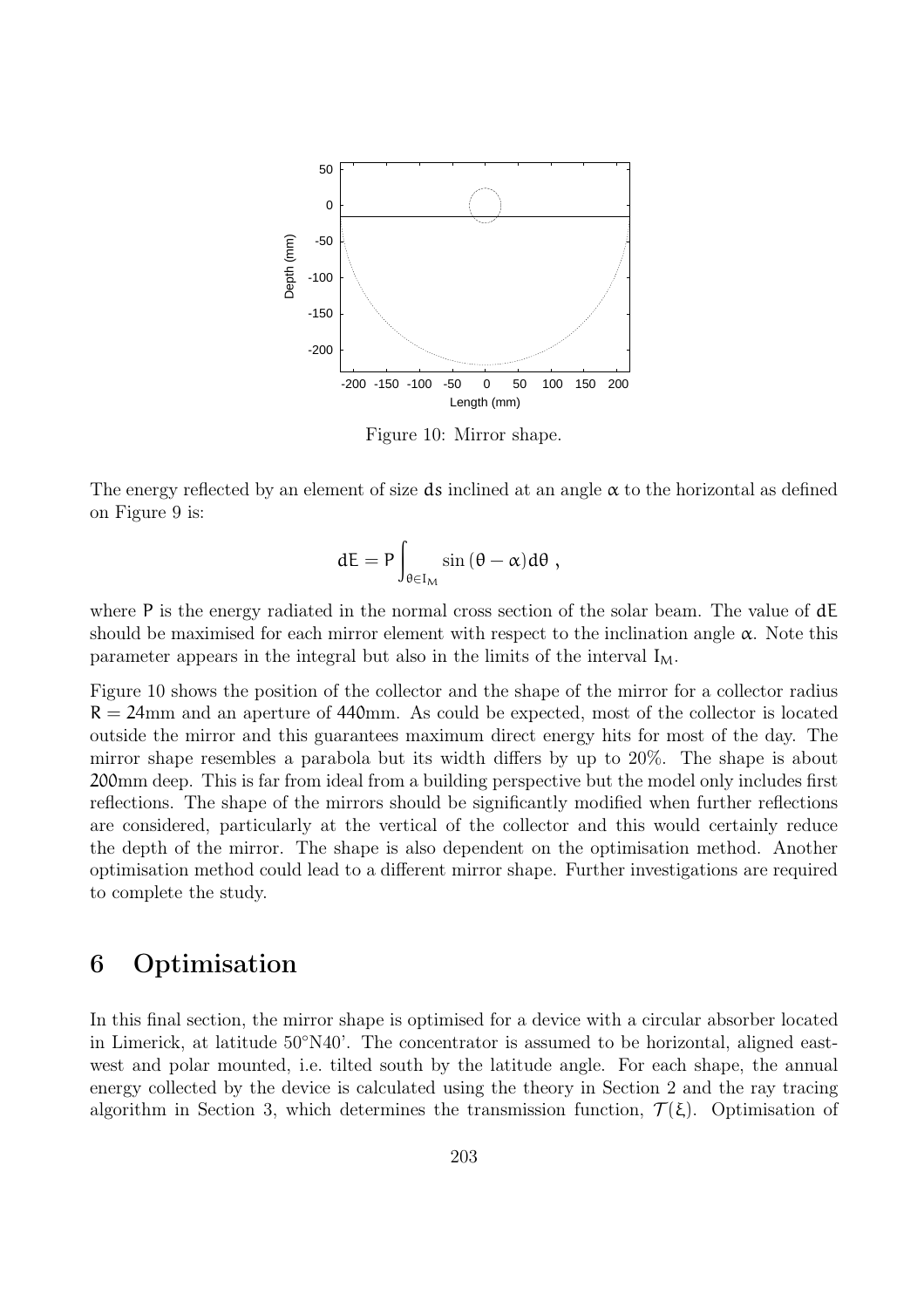the mirror shape was performed using a swarm optimisation algorithm [15] coupled with basic Monte Carlo methods, and the depth of the device was constrained to be less than or equal to the typical depth of a frame installation. The algorithm was initialised with a given shape of the mirror, such as a parabola, involute or any other adequate geometry, and specified by a specific number of points. The optimisation process is extremely time consuming as the annual energy collected must be recalculated for every change in the shape, which involves recomputing the transmission function using the ray tracing algorithm at every step. Hence in practice, the mirror shape was only defined by 20 points. The results presented in this section are calculated for the standard element width of 440mm. The figures are scaled with the collector radius; 1 unit on the figure corresponds to 24mm. The designs are evaluated using the four following parameters:

- OOD is the Output Of Driver2 line is the ratio the energy collected and the actual energy available in the aperture.
- EPA is the Energy Per Absorber. This may be expressed as the OOD multiplied by the size of a frame and divided by the numbers of absorbers.
- TE stands for Total Energy. This is the product of the EPA and the number of absorbers. In the present study, the total size of the frame is 10.
- EPC describes the total Energy Per unit Cost. This is the parameter to be maximised and may be expressed as the Total Energy TE divided by the cost of the unit frame and absorbers (40 euros for the frame and 20 euros for the absorber)

### 6.1 Example 1

In this first example, the half aperture corresponds to 10 times the radius of the collector. There is one collector for each standard 440mm frame. The shape of the mirror may be seen in Figure 11.

The coordinates of the points are

| x coordinate | $-1()$ | -8.9   |        | -6.7      | $-5.5$    |
|--------------|--------|--------|--------|-----------|-----------|
| y coordinate | 2.6557 | 3.2461 | 1.0585 | $-0.7331$ | $-2.0026$ |
|              |        |        |        |           |           |
| x coordinate | $-4.4$ | $-3.3$ | $-2.2$ | $-1$      |           |

This geometry leads to the following results

|        | ч: ⊢  |        |       |
|--------|-------|--------|-------|
| ).2955 | 2.955 | -2.955 | 4.925 |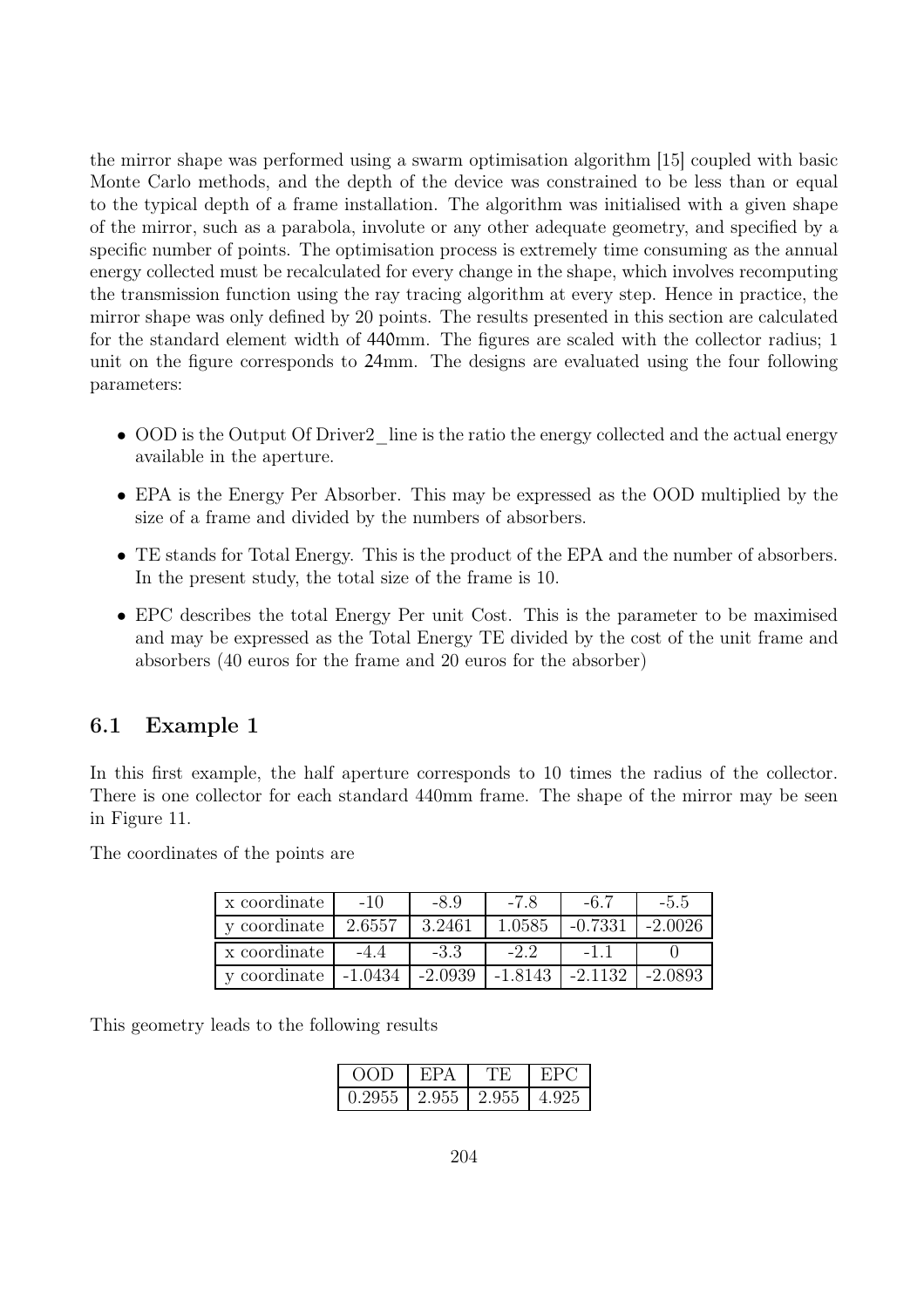

Figure 11: Collector 1.

# 6.2 Example 2

The half aperture corresponds now to 5 times the radius of the collector. There are two collectors for each standard 440mm frame. The shape of the mirror may be seen in Figure 12.



Figure 12: Collector 2.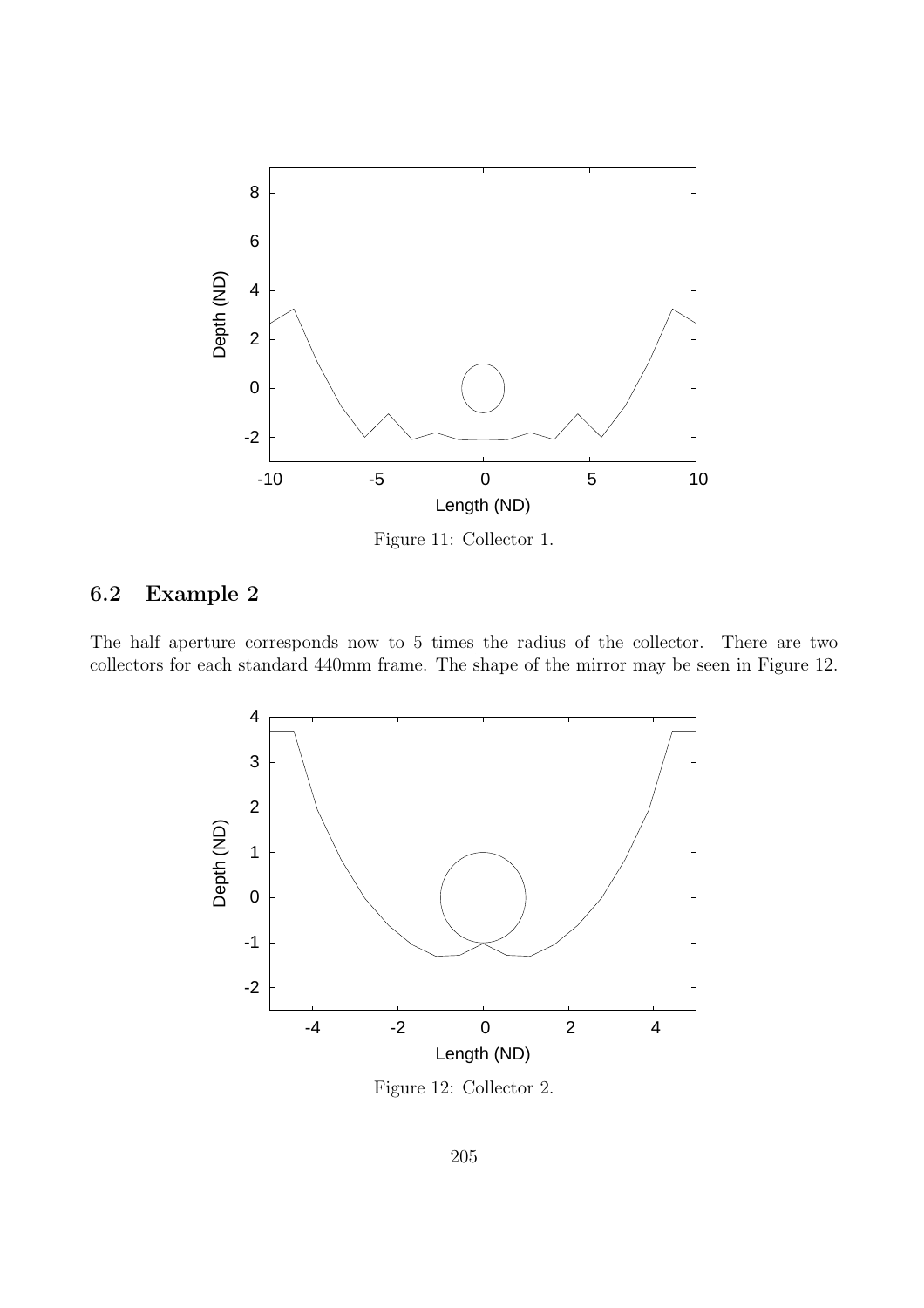The coordinates of the points are

| x coordinate |           |           | $-3.9$    | -3.3    | $-2.8$  |
|--------------|-----------|-----------|-----------|---------|---------|
| y coordinate | 3.6882    | 3.6881    | 1.9397    | 0.8423  | -0.0158 |
| x coordinate | $-2.2$    |           |           | $-0.6$  |         |
| y coordinate | $-0.6145$ | $-1.0438$ | $-1.2990$ | -1.2802 |         |

This geometry leads to the following results

| OOD    | F:PA      |       |        |
|--------|-----------|-------|--------|
| 0.5974 | l 2.987 - | 5.974 | 7.4675 |

### 6.3 Example 3

In this example, the half aperture corresponds to 3.3 times the radius of the collector. There are three collectors for each standard 440mm frame. The shape of the mirror may be seen in Figure 13.



Figure 13: Collector 3.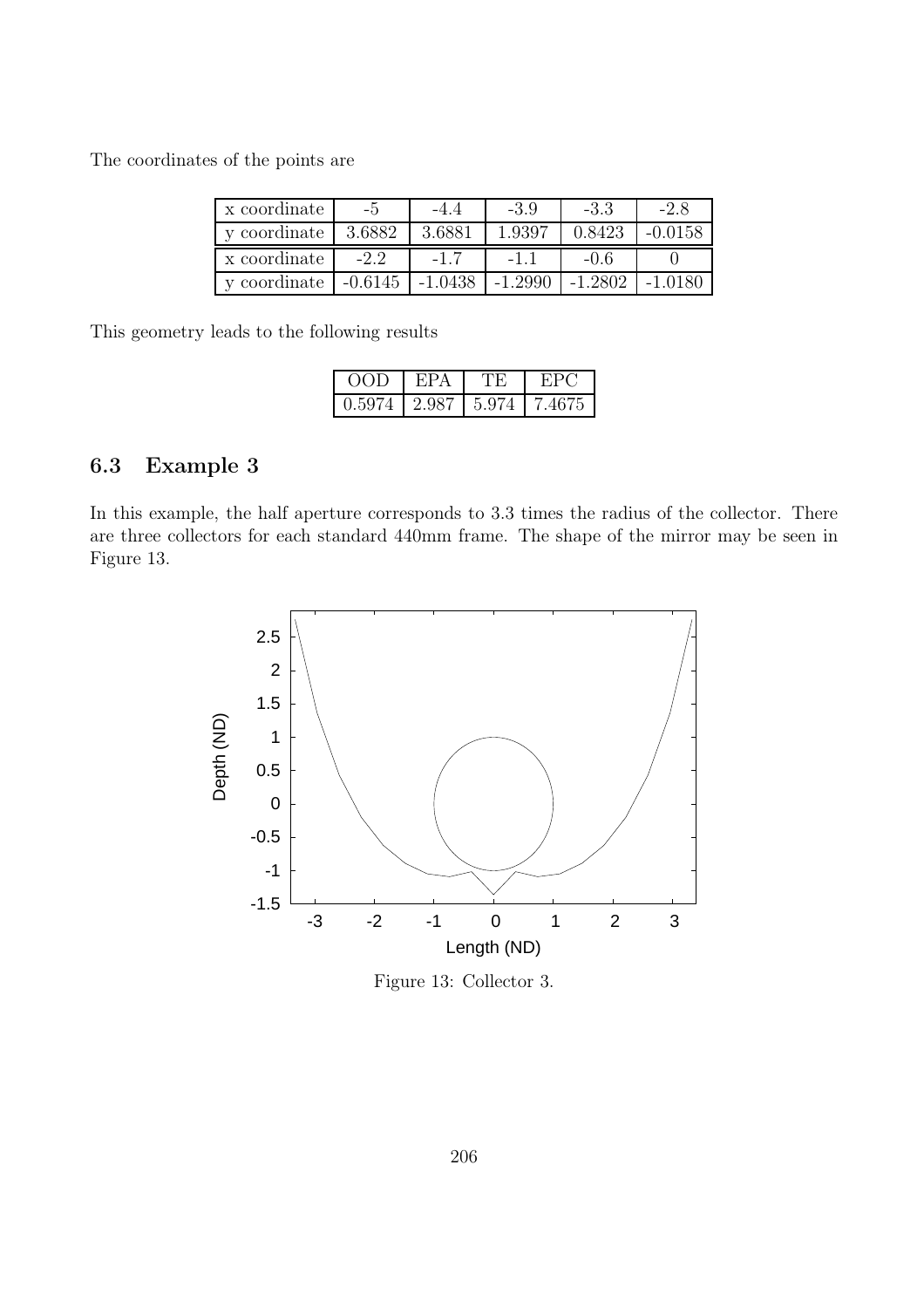The coordinates of the points are

| x coordinate | -3.3      | -3        | $-2.6$    | $-2.2$    |           |
|--------------|-----------|-----------|-----------|-----------|-----------|
| y coordinate | 2.7680    | 1.3661    | 0.4321    | $-0.1994$ | $-0.6211$ |
| x coordinate | $-1.5$    |           | -0.7      |           |           |
| y coordinate | $-0.8910$ | $-1.0479$ | $-1.0910$ | $-1.0156$ | -1.3600   |

This geometry leads to the following results

| $\overline{O}$ | €Р.   |       |     |
|----------------|-------|-------|-----|
| 0.7189         | 2.396 | 7.189 | 189 |

### 6.4 Example 4

In this final example, the half aperture corresponds to 2.5 times the radius of the collector. There are four collectors for each standard 440mm frame. The shape of the mirror may be seen in Figure 14.



Figure 14: Collector 4.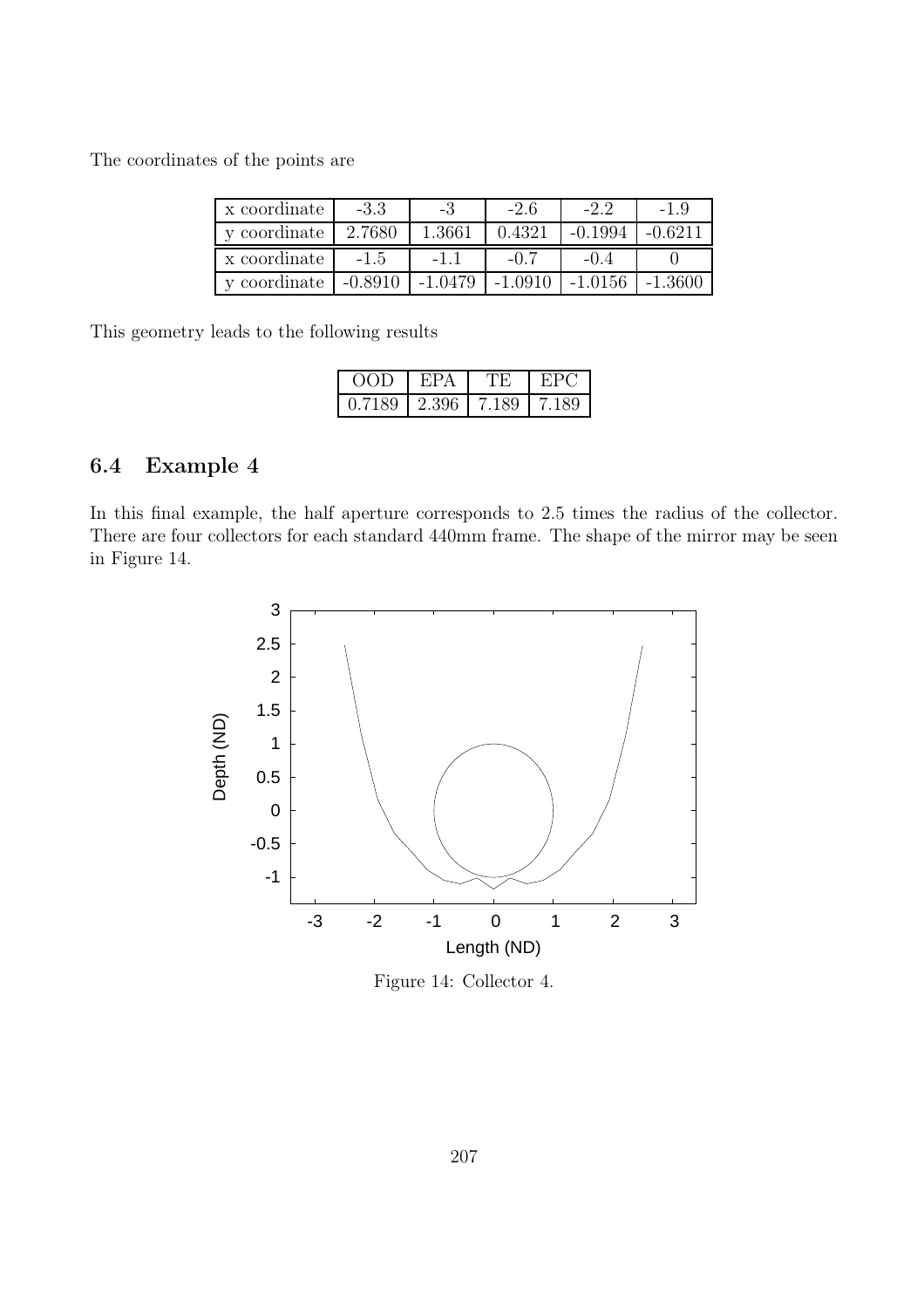The coordinates of the points are

| x coordinate | $-2.5$    | $-2.2$    | $-1.9$    | $-1.6$    |  |
|--------------|-----------|-----------|-----------|-----------|--|
| y coordinate | 2.4792    | 1.1390    | 0.1641    | $-0.3419$ |  |
| x coordinate | $-1.1$    | $-0.8$    | $-0.55$   | $-0.3$    |  |
| y coordinate | $-0.8888$ | $-1.0460$ | $-1.0977$ | $-1.0092$ |  |

This geometry leads to the following results

| OOD    |       |       |       |
|--------|-------|-------|-------|
| 0.7361 | 1.840 | 7.361 | 6.314 |

The EPC is maximum for two or three collectors per standard frame. The length of the aperture should therefore be reduced to maximise the cost efficiency of the device when a shallow depth is imposed.

# 7 Conclusion and future work

This reports details several aspects of the modelling problem submitted by Erin Energy. The solar radiation was studied and a ray tracing algorithm was developed. Several techniques were then presented to calculate the shape of the device. The optimisation process shows that wide (and shallow) reflectors are not as energy efficient as smaller devices: for the standard 440mm length, two to three devices should be more economically efficient than a single optimised device when the depth of the mirror is forced to remain shallow.

Future work could be done in the following directions:

- The optimisation should be performed much more systematically. The present study limited the research to 20 points in the last section, many more should be used.
- The optimisation process was initialised using a limited number of shapes. More should be considered, such as the shapes calculated using the inverse method or the one reflection approach.
- Finally the optimisation should be performed for other orientations of the concentrator, e.g. with north-south alignment, and inclined by the angle of pitch of a typical roof.

# Acknowledgements

The contributions of Giles Richardson and Galin Ganchev are here kindly acknowledged. All contributors would like to thank Mr Sean Hoolan from Erin Energy Ltd for introducing the problem and assisting in answering questions during the entire week. J.P.F. Charpin, R. Gaburro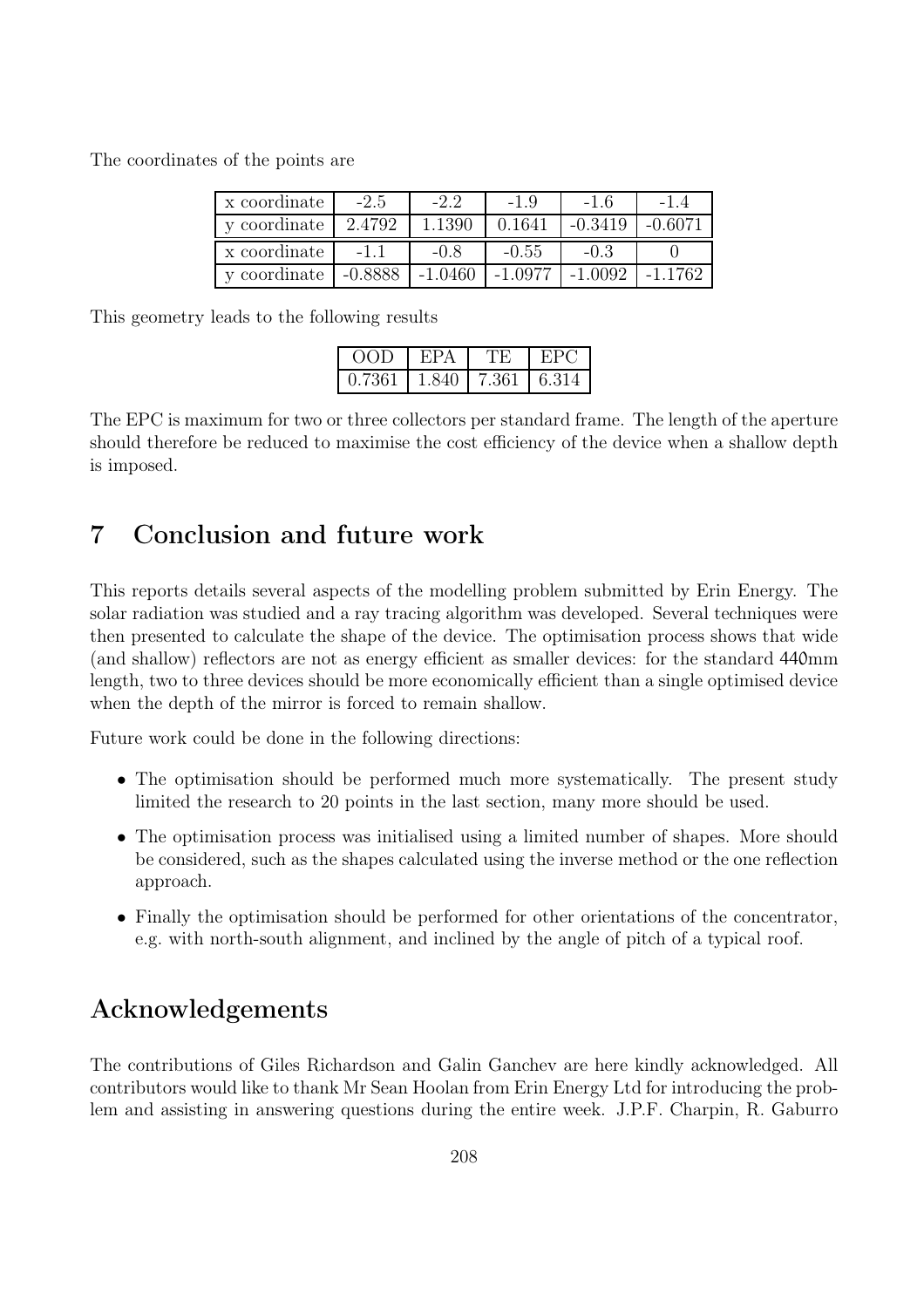and S. Soussi acknowledge the support of the Mathematics Applications Consortium for Science and Industry (www.macsi.ul.ie) funded by the Science Foundation Ireland mathematics initiative grant 06/MI/005.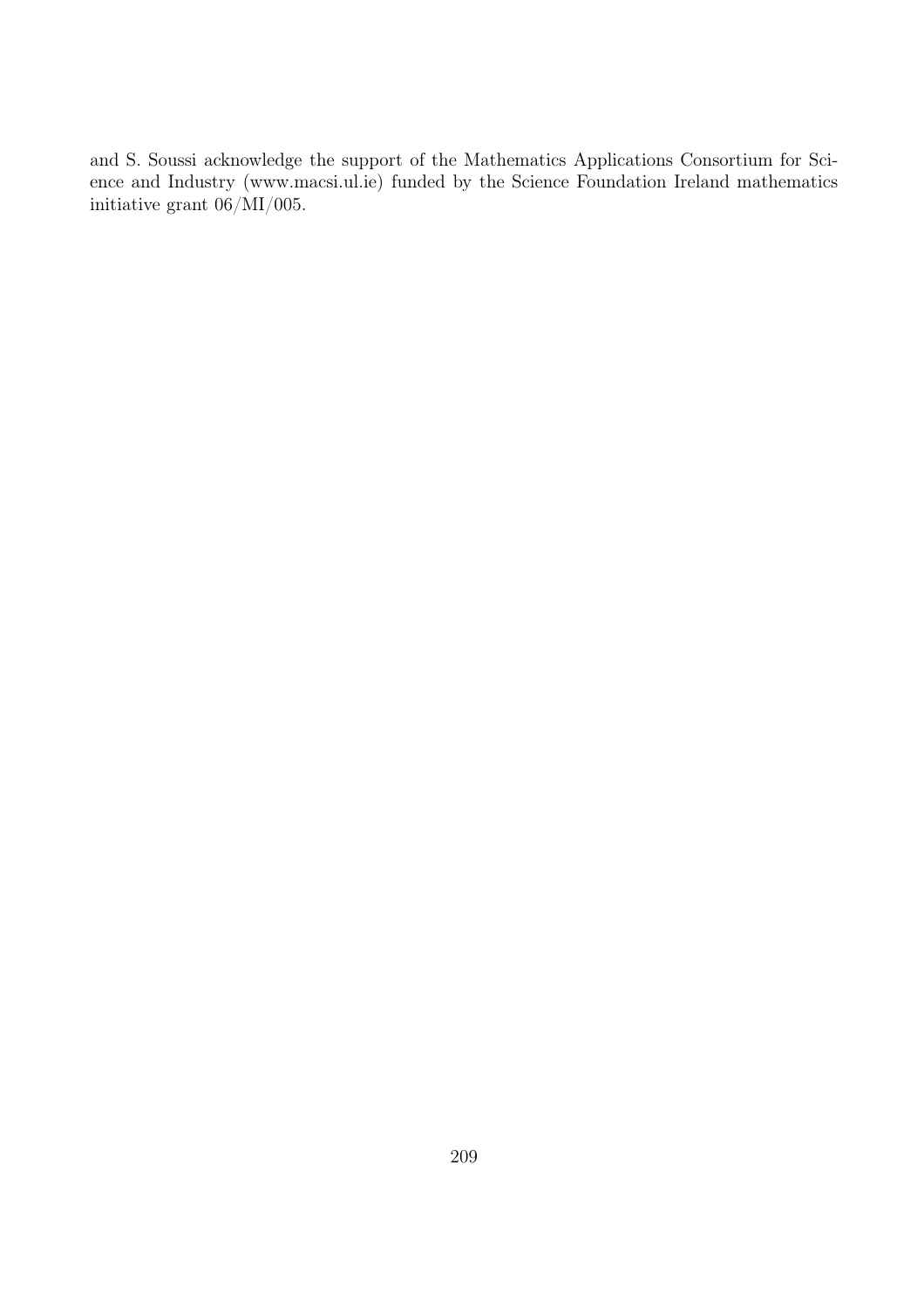# Bibliography

- [1] J.A. Duffie and W.A. Beckman. Solar Engineering of Thermal Processes. John Wiley and Sons Inc, third edition, 2006.
- [2] W.B. Stine and R.W. Harrigan. Solar Energy Systems Design. John Wiley and Sons Inc, 1985.
- [3] C.G. Bell, M. McCulloch, H. Ockendon and J.R. Ockendon. Annual energy distribution on stationary solar collectors. To be submitted.
- [4] H.C. Hottel. A simple model for estimating the transmittance of direct solar radiation through clear atmospheres. Sol. Energy, 18(2):129-134, 1976.
- [5] A. Rabl. Comparison of solar collectors. Sol. Energy, 18(2):93-111, 1976.
- [6] J.J. Duistermaat. Fourier Integral Operators. Birkhauser, Boston, 1996.
- [7] A. Grigis and J. Sjöstrand. Microlocal Analysis for Differential Operators: an Introduction, volume 196 of London Mathematical Society Lecture Note Series. Cambridge University Press, 1994.
- [8] F. Treves. Introduction to Pseudodifferential and Fourier Integral Operators, volume I and II. Plenum Press, New York, 1980.
- [9] M. Cheney. A mathematical tutorial on synthetic aperture radar. SIAM Rev., 43:301-312, MR:1861084, 2001.
- [10] R. Gaburro and C. J. Nolan. Enhanced imaging from multiply scattered waves. Inverse Probl. Imag., 2:1-20, 2008.
- [11] R. Gaburro, C. J. Nolan, T. Dowling and M. Cheney. Imaging from multiply scattered waves. SPIE 6513, 2007. Article 651304.
- [12] C. J. Nolan and M. Cheney. Synthetic aperture inversion for arbitrary flight paths and non-flat topography. IEEE T. Image Process., 12:1035-1043, MR:2006858, 2003.
- [13] C. J. Nolan and M. Cheney. Synthetic aperture inversion. Inverse Probl., 18:221-236, 2002.